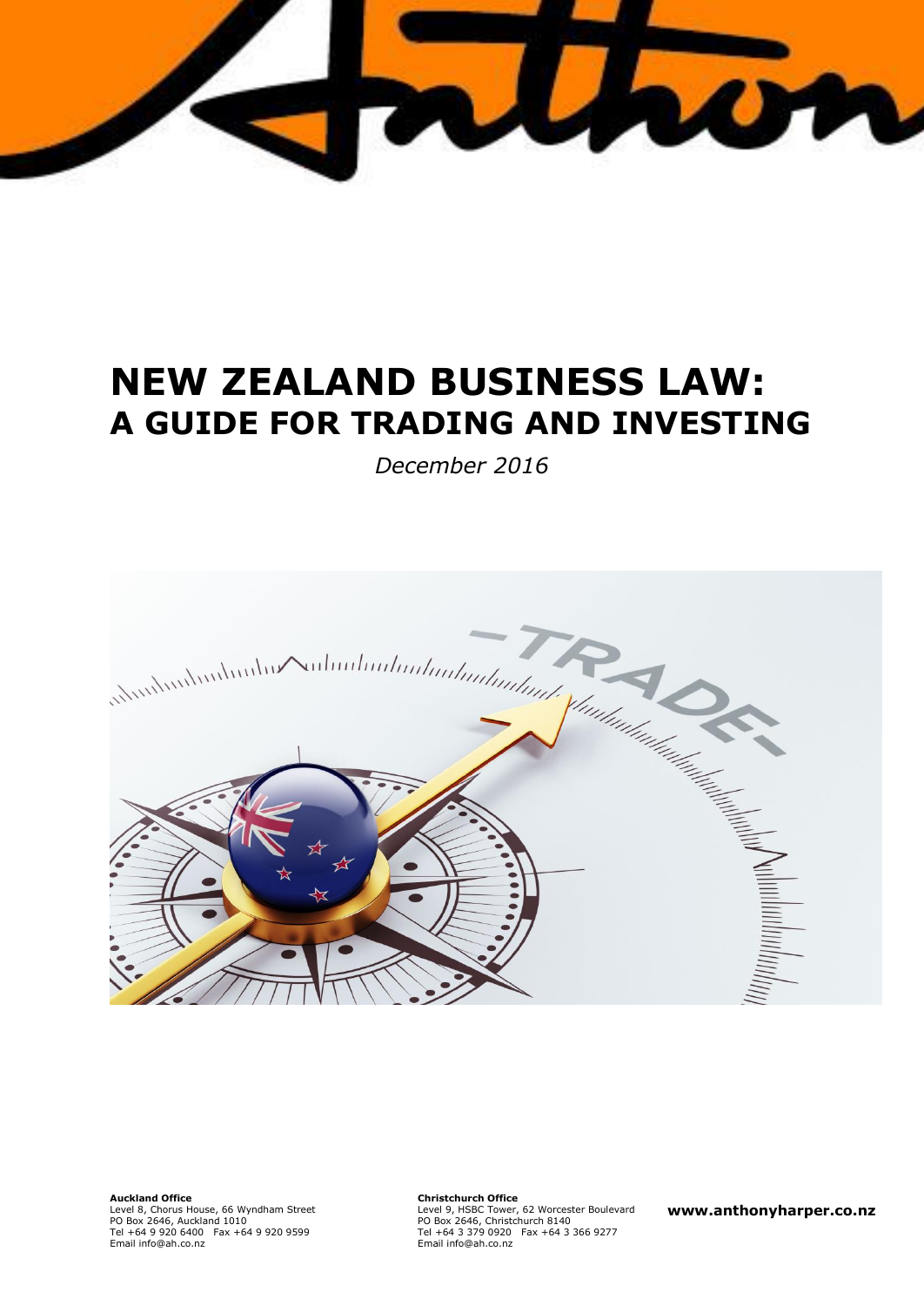## **NEW ZEALAND BUSINESS LAW: A GUIDE FOR TRADING AND INVESTING**

#### **Introduction**

#### **About this Guide**

This guide to New Zealand Business Law provides an overview of some key legal considerations for investing in or trading with a New Zealand business.

The information contained in this guide is accurate as at November 2016. However, laws and government policy change and this guide is necessarily generalised. Specific legal advice should be obtained before making business decisions. We would be very happy to assist.

#### **Why do business in New Zealand?**

New Zealand consistently receives high rankings for its attractiveness to investors, including the recent World Bank's Doing Business 2016 publication that placed New Zealand in first place for overall ease of doing business. New Zealand Trade and Enterprise's website provides a comprehensive list of reasons for investing in New Zealand [\(Reason to invest\)](http://www.nzte.govt.nz/en/invest/new-zealands-investment-advantage). New Zealand's stable economic, legal and political environment provides reassurance of fair and equitable treatment, as does its reputation for anti-corruption [\(Transparency\)](http://www.transparency.org/cpi2014/results) and adherence to the rule of law [\(Rule of Law\)](http://www.worldjusticeproject.org/rule-of-law-index). In November 2016, New Zealand topped a global prosperity index based on factors such as economic quality, business environment, governance, education, health, personal freedom and environment.

New Zealand's free trade agreements with Australia, Brunei, Cambodia, Chile, China, Indonesia, Hong Kong, Lao's, Malaysia, Myanmar, Philippines, Singapore, Thailand and Vietnam, and its involvement in the Trans-Pacific Partnership which liberalises trade and investment between 12 Pacific Rim nations, including the United States, also make New Zealand an attractive place to invest.

#### **Who is Anthony Harper?**

Anthony Harper is recognised as one of New Zealand's leading commercial law firms, with offices in Auckland and Christchurch. Our legal expertise and innovative approach to client service has rewarded us with longstanding partnerships with a wide range of New Zealand and international clients. With a string of high profile corporate transactions Anthony Harper has earned praise from many sources. We are recommended in influential global guides and directories including the Asia Pacific Legal 500, Chambers and Partners and Asia Law Profiles.

We are specialists in a range of legal areas and industries: banking and finance, construction, corporate advisory, cross border investments, employment, food and beverage, health and safety, hotels and hospitality, insolvency and corporate recovery, insurance, intellectual property, litigation, logistics and transport, property, resource management, retail, retirement villages, technology and trusts and asset planning.

**For further information or guidance on any of the topics covered in our guide, or any other aspect of doing business in New Zealand, please contact one of our practice leaders.**



**Malcolm Hurley** Managing Partner

T: +64 9 920 6476 M: +64 21 190 3344 E: malcolm.hurley@ah.co.nz

Managing partner and a senior partner in the corporate advisory team, Malcolm has considerable experience in mergers & acquisitions and commercial matters, including in the retail sector. He is internationally regarded as one of the top lawyers in the country and in 2015 he won the Mid-Market Deal of the Year award, and this year won the Managing Partner of the Year award, at the New Zealand Law Awards.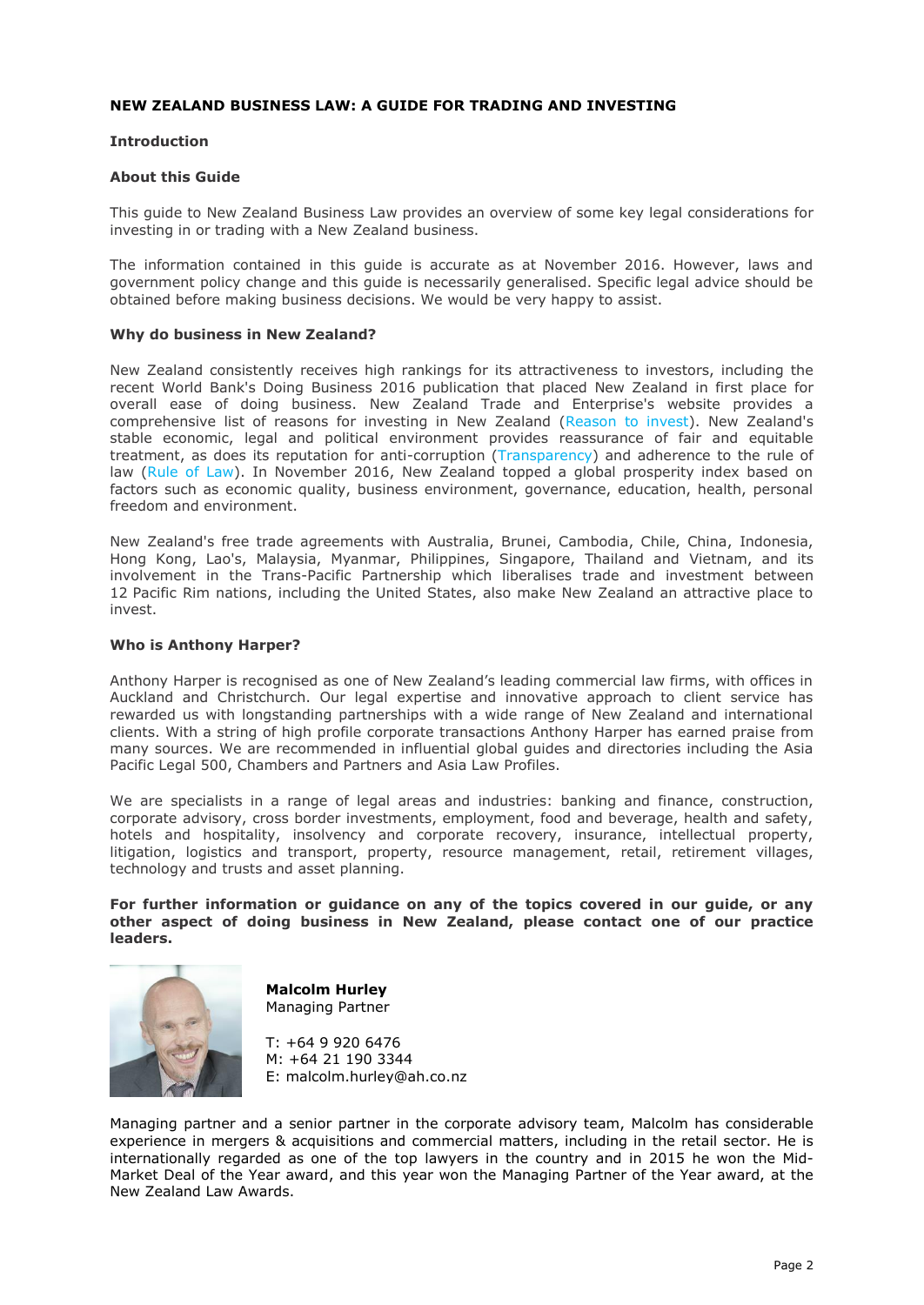#### **HEADS OF PRACTICE**



**Tim Barclay** Partner Property

T: +64 9 364 3829 M: +64 21 359 406 E: tim.barclay@ah.co.nz

Tim has over 20 years experience in the property sector, and acts for commercial property developers, significant investors (including some of New Zealand's largest property owners), syndicators and major tenants on projects throughout New Zealand. He has expertise in obtaining approvals for land purchasers under the Overseas Investment Act 2015.



**Michelle Burke** Partner Retirement Villages

T: +64 9 920 2626 M: +64 21 355 531 E: michelle.burke@ah.co.nz

Michelle leads Anthony Harper's retirement villages team, the leading team in the sector. This sector has seen considerable growth. Michelle's specialist experience sees her sit on the board of the Retirement Villages Association.



**David Gould** Partner Corporate Advisory

T: +64 3 364 3811 M: +64 21 385 206 E: david.gould@ah.co.nz

David is internationally ranked and has a strong reputation for his pragmatic, real world business advice. His team has a broad range of expertise and experience including in mergers and acquisitions, joint ventures and supply and distribution arrangements. This year the team was awarded the Deal of the Year and Capital Markets Deal of the Year at the New Zealand Law Awards.



**Simon Weil** Partner Trusts and Asset Planning

T: +64 9 920 6470 M: +64 29 649 4976 E: simon.weil@ah.co.nz

A trust specialist and co-author of Thomson Reuters "NZ Guide to Trusts", Simon is a regular presenter on trusts for the NZ Law Society and the Society of Trust and Estate Practitioners (STEP).



**Jennifer Mills** Partner Employment

T: +64 9 356 2621 M: +64 21 304 604 E: jennifer.mills@ah.co.nz

Jennifer is regarded as one of the foremost employment law practitioners in New Zealand and is frequently called upon to speak to the media on issues relating to employment litigation, industrial relations, health and safety, restructures, Holiday Act issues, executive remuneration and executive exits.



**Nigel Oliver** Partner Banking and Finance

T: +64 3 364 3813 M: +64 21 361 032 E: nigel.oliver@ah.co.nz

Nigel is well regarded in the field of banking and finance. Internationally ranked, he advises four of the six major banks in New Zealand. With over 20 years legal experience there are few people better qualified to discuss financial transactions.



**Peter Woods** Partner Litigation

T: +64 9 364 3816 M: +64 21 352 456 E: peter.woods@ah.co.nz

A hugely experienced litigator, Peter has represented international clients in a wide range of commercial disputes, in Court and Arbitral proceedings, including in respect of enforcement of contracts, enforcement of overseas judgments, protection of intellectual property and insolvency issues. Peter is also a qualified mediator.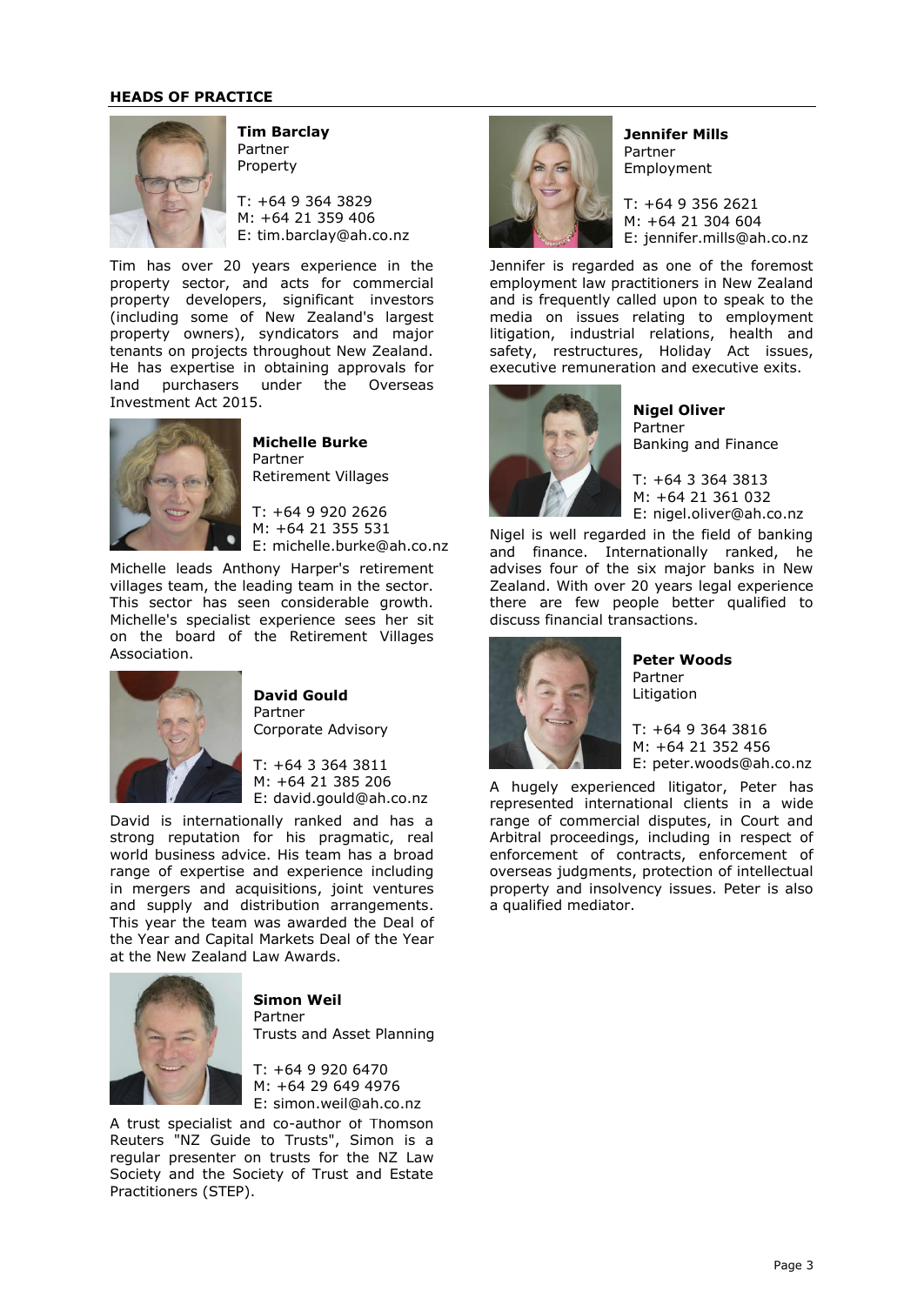# **CONTENTS**

| 1   | <b>ESTABLISHING A BUSINESS</b>                                                     | 6                |
|-----|------------------------------------------------------------------------------------|------------------|
| 1.1 | <b>Business structures</b>                                                         | 6                |
| 1.2 | Establishing a branch of an overseas company                                       | $\boldsymbol{6}$ |
| 1.3 | New Zealand companies                                                              | $\overline{7}$   |
| 1.4 | Limited partnerships                                                               | 8                |
| 1.5 | Taxation                                                                           | 10               |
| 2   | <b>CONTRACT LAW</b>                                                                | 11               |
| 2.1 | Freedom of contract                                                                | 11               |
| 2.2 | Governing law                                                                      | 11               |
| 2.3 | Implied terms                                                                      | 11               |
| 3   | <b>OVERSEAS INVESTMENT REGIME</b>                                                  | 12               |
| 3.1 | General                                                                            | 12               |
| 3.2 | Who is an overseas person?                                                         | 12               |
| 3.3 | Significant business assets                                                        | 12               |
| 3.4 | Sensitive land                                                                     | 13               |
| 3.5 | Timing                                                                             | 14               |
| 4   | <b>PURCHASING LAND IN NEW ZEALAND</b>                                              | 15               |
| 4.1 | Titles system                                                                      | 15               |
| 4.2 | How land is bought and sold in New Zealand                                         | 15               |
| 4.3 | The form of the contract                                                           | 15               |
| 4.4 | Transfers and settlement                                                           | 16               |
| 4.5 | Tax information                                                                    | 17               |
| 4.6 | Councils and rates                                                                 | 17               |
| 4.7 | Tenanting investment properties                                                    | 17               |
| 4.8 | Sensitive land and the overseas investment regime                                  | 18               |
| 5   | <b>ENVIRONMENT AND RESOURCE MANAGEMENT</b>                                         | 19               |
| 5.1 | The Resource Management Act                                                        | 19               |
| 5.2 | Mineral exploration and extraction                                                 | 19               |
| 5.3 | Hazardous substances                                                               | 20               |
| 5.4 | Climate change and the Emissions Trading Scheme                                    | 20               |
| 6   | <b>CAPITAL MARKETS</b>                                                             | 21               |
| 6.1 | <b>NZX</b>                                                                         | 21               |
| 6.2 | Financial market regulation                                                        | 21               |
| 6.3 | Offering securities in New Zealand                                                 | 21               |
| 6.4 | <b>Takeovers Code</b>                                                              | 22               |
| 6.5 | Financial services regulation (financial service providers and financial advisers) | 22               |
| 6.6 | No currency restrictions                                                           | 23               |
| 7   | <b>EMPLOYMENT</b>                                                                  | 24               |
| 7.1 | The employment relationship                                                        | 24               |
| 7.2 | Ending the employment relationship                                                 | 25               |
| 7.3 | Employment problems/personal grievances                                            | 25               |
| 7.4 | Transfer of employees on sale of business                                          | 26               |
| 7.5 | Health and safety                                                                  | 26               |
| 7.6 | Other obligations                                                                  | 26               |
| 7.7 | Independent contractors                                                            | 27               |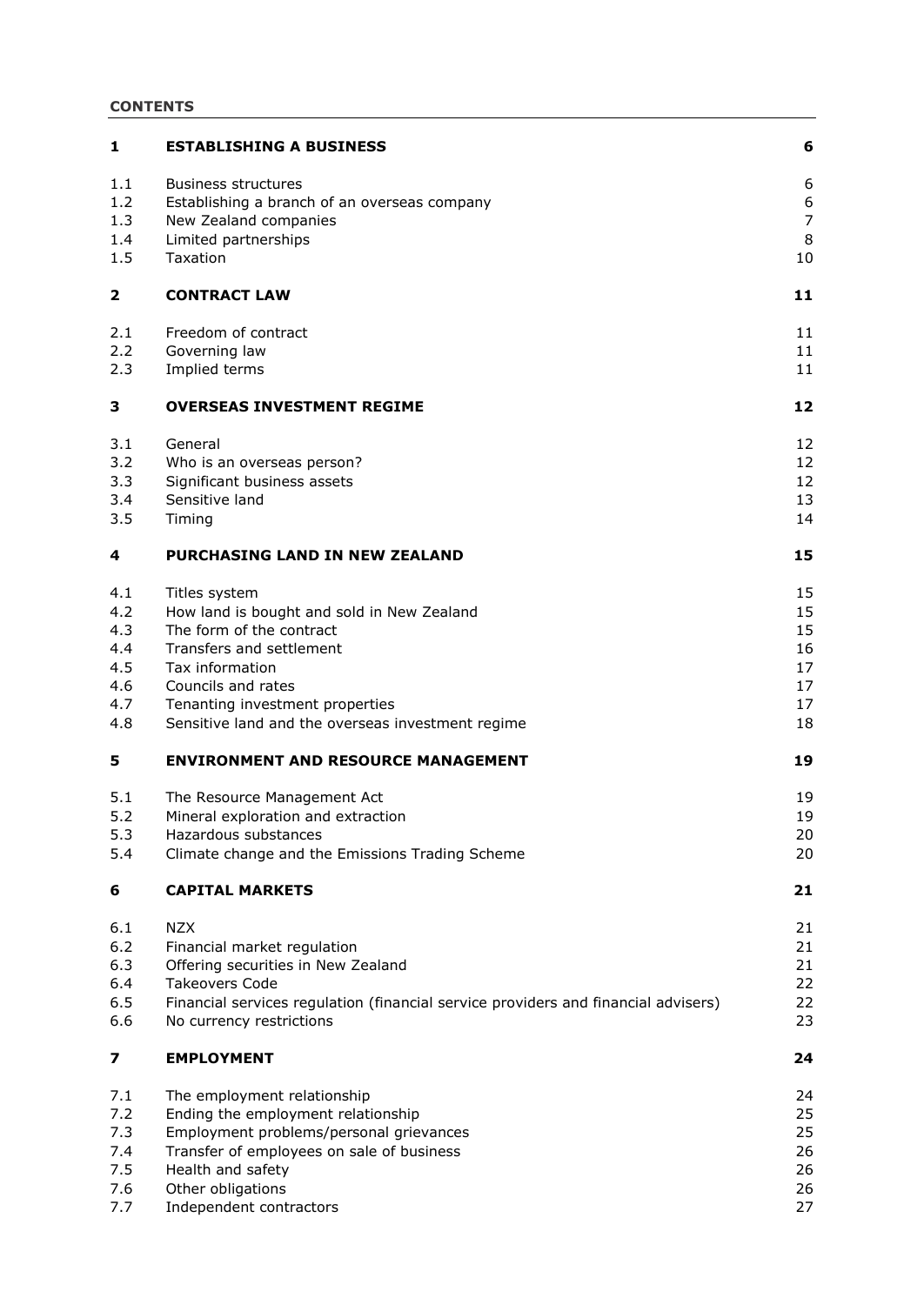| 8                            | <b>CONSUMER LAWS</b>                                                                                    | 28                   |
|------------------------------|---------------------------------------------------------------------------------------------------------|----------------------|
| 8.1<br>8.2<br>8.3<br>8.4     | Fair Trading Act<br>Consumer Guarantees Act<br>Credit Contracts and Consumer Finance Act<br>Privacy Act | 28<br>28<br>28<br>29 |
| 9                            | <b>COMPETITION LAW: COMMERCE ACT</b>                                                                    | 30                   |
| 9.1<br>9.2<br>9.3            | Restrictive trade practices<br><b>Business acquisitions</b><br>Clearances and authorisations            | 30<br>31<br>31       |
| 10                           | <b>CREDITOR PROTECTION: SECURITY OVER PERSONAL PROPERTY</b>                                             | 32                   |
| 11                           | <b>INTELLECTUAL PROPERTY</b>                                                                            | 33                   |
| 11.1<br>11.2<br>11.3<br>11.4 | Trade marks<br>Patents<br>Designs<br>Copyright                                                          | 33<br>33<br>34<br>34 |
| 12                           | THE NEW ZEALAND LEGAL SYSTEM                                                                            | 36                   |
| 12.1<br>12.2<br>12.3         | Government<br>The court system<br>Arbitration                                                           | 36<br>37<br>37       |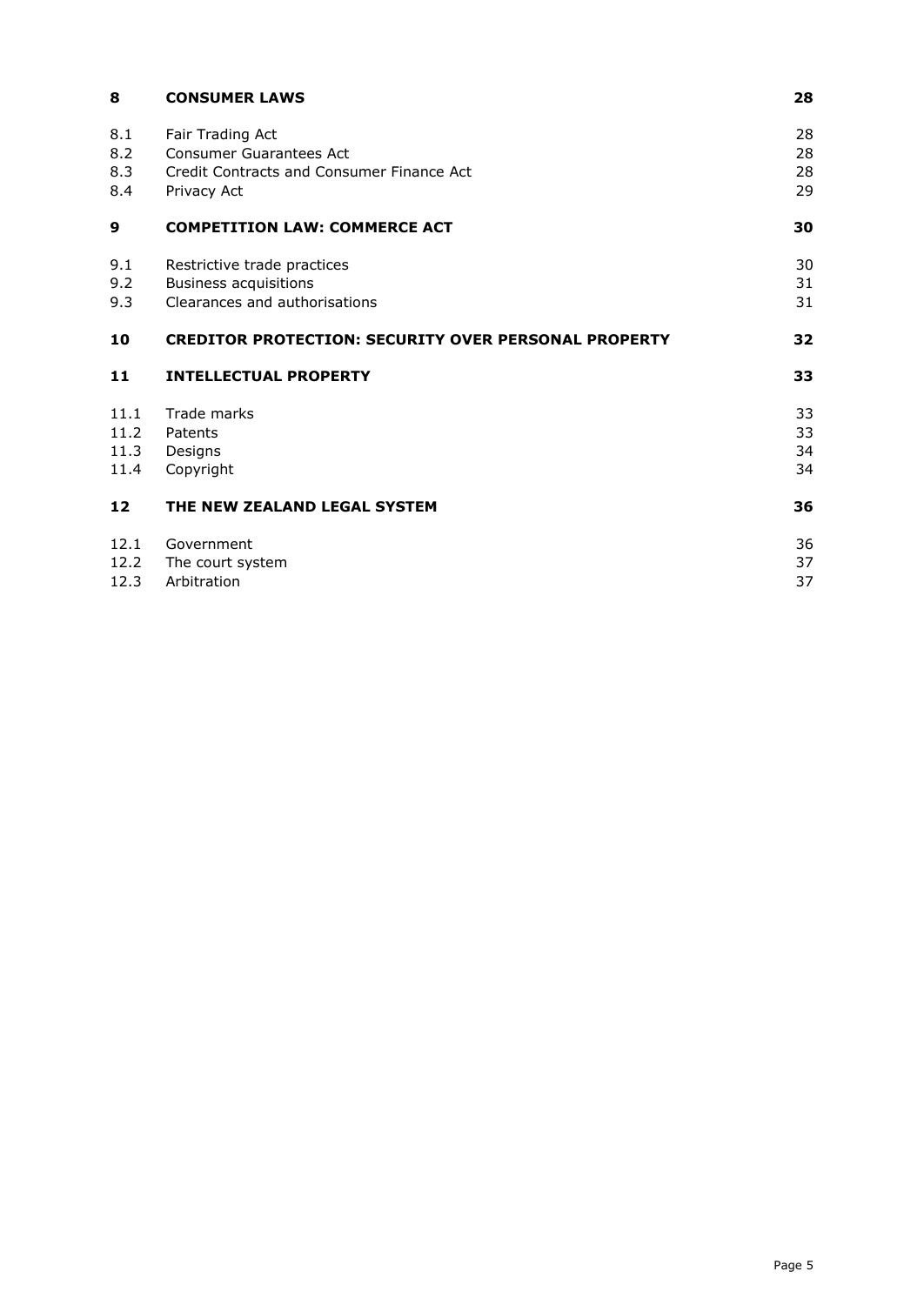## <span id="page-5-0"></span>**1 ESTABLISHING A BUSINESS**

## <span id="page-5-1"></span>**1.1 Business structures**

There are a number of different structures which can be used to establish a business in New Zealand.

The most commonly used are:

- (a) establishing a branch office for an overseas company
- (b) setting up a (or purchasing an existing) New Zealand registered company.

Other options include trusts and partnerships (including limited partnerships).

## <span id="page-5-2"></span>**1.2 Establishing a branch of an overseas company**

## *Registration required if carrying on business in New Zealand*

In order for an overseas company to carry on business in New Zealand, it must apply to be registered under the Companies Act 1993 as an "overseas company". The first step is to reserve the company's name. This is to ensure that there is not already a company in New Zealand with that name, or a substantially similar name. As part of the application process, the overseas company must notify the Registrar of:

- (a) its principal place of business in New Zealand (i.e. its branch office)
- (b) the full names and residential addresses of the directors of the overseas company
- (c) the full name and address of one or more persons who are resident or incorporated in New Zealand and are authorised to accept service of documents in New Zealand on behalf of the overseas company.

It will also be necessary to provide documents evidencing the overseas company's incorporation, together with its constitutional documents (translated where necessary). There is a specific exception for companies incorporated in Australia: where the necessary documentation is already registered with the Australian Securities and Investment Commission (**"ASIC"**), it does not need to be provided to the New Zealand Registrar.

## *Compliance requirements*

An overseas company carrying on business in New Zealand must ensure its full company name and its country of incorporation are stated clearly on all written communications sent by, or on behalf of, the company (e.g. letters, advertising materials, emails) and on all documents signed by the company.

An overseas company must not change its name without first reserving the new name with the Registrar. Further, if there is a change in the directors (or their residential addresses), principal place of business, or constitution of the overseas company, the Registrar must be notified within 20 working days. Like all companies incorporated in New Zealand, an overseas company registered in New Zealand must complete an "Annual Return" once a year confirming the key information about the company (e.g. address details and directors of the company). Australian overseas companies are permitted to file a simplified annual return and are exempt from providing notice of changes to the key information mentioned above.

An overseas company is required to prepare, have audited and register annual financial statements with the New Zealand Companies Office if the company is "large".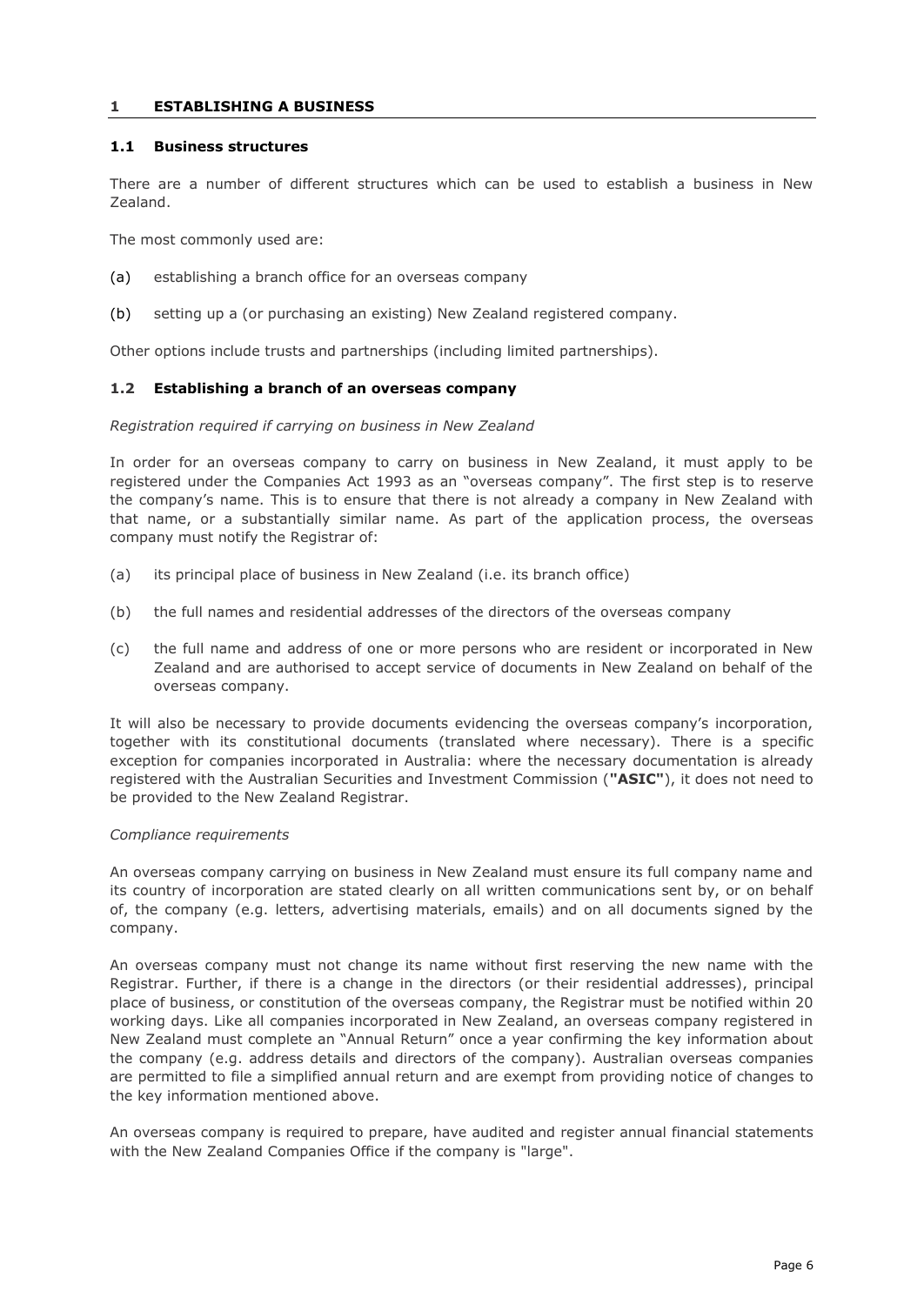An overseas company is "large" if as at the balance date of each of the two preceding accounting periods:

- Total assets of the entity and its subsidiaries (if any) exceed NZ\$20 million
- Total revenue of the entity and its subsidiaries (if any) exceeds NZ\$10 million.

Specific financial statements for the overseas company's New Zealand business must also be registered if that New Zealand business itself is "large".

## <span id="page-6-0"></span>**1.3 New Zealand companies**

#### *Incorporation*

The process to incorporate a new subsidiary company in New Zealand is simple and straightforward. The process can be completed "on line" and a new company registered within a matter of hours of lodging the required documentation.

To incorporate a company, the requirements are to:

- (a) reserve the company name
- (b) provide a registered office address and address for service (these are often the same). If the new company does not have a physical business presence in New Zealand, a solicitor or accountant may be willing to provide this service for the company;
- (c) have at least one shareholder (there are no particular share capital restrictions a total share capital of \$1 would suffice) and one or more directors. At least one director must be resident in New Zealand (or Australia, if also a director of a company registered in Australia). The director(s) and shareholder(s) will each need to sign a consent form for registration
- (d) disclose the directors' date and place of birth to the Companies Registrar (this is not made publically searchable)
- (e) disclose the identity of the new company's ultimate holding company (if any). An ultimate holding company is a body corporate which is not itself a subsidiary of another company, and which controls the new company, whether through shareholding or otherwise (e.g. by controlling the makeup of the company's board of directors).

It is not necessary (although it is often desirable) to adopt a constitution. This can be done at the same time as incorporation, or at a later date.

## *Compliance requirements*

Following registration, the subsidiary must call an annual general meeting of shareholders within 18 months, and thereafter no later than 6 months following its balance date. Matters to be dealt with at an annual general meeting may be dealt with by way of resolution in lieu of the meeting, subject to shareholders holding at least 75% (or in some cases, 95%) of the company's shares having consented to the same.

As with a branch registered as an "overseas company", a New Zealand subsidiary will be required to file an annual return and register it with the Companies Office. Certain types of New Zealand companies are required to publically disclose their financial statements (or group financial statements), namely:

- (a) "large companies" (where the total assets of the company and its subsidiaries (if any) exceed \$60 million and/or the total revenue of the company and its subsidiaries (if any) exceeds \$30 million, in each case for the previous two accounting periods)
- (b) "large overseas companies" (which carry on business in New Zealand and which qualify as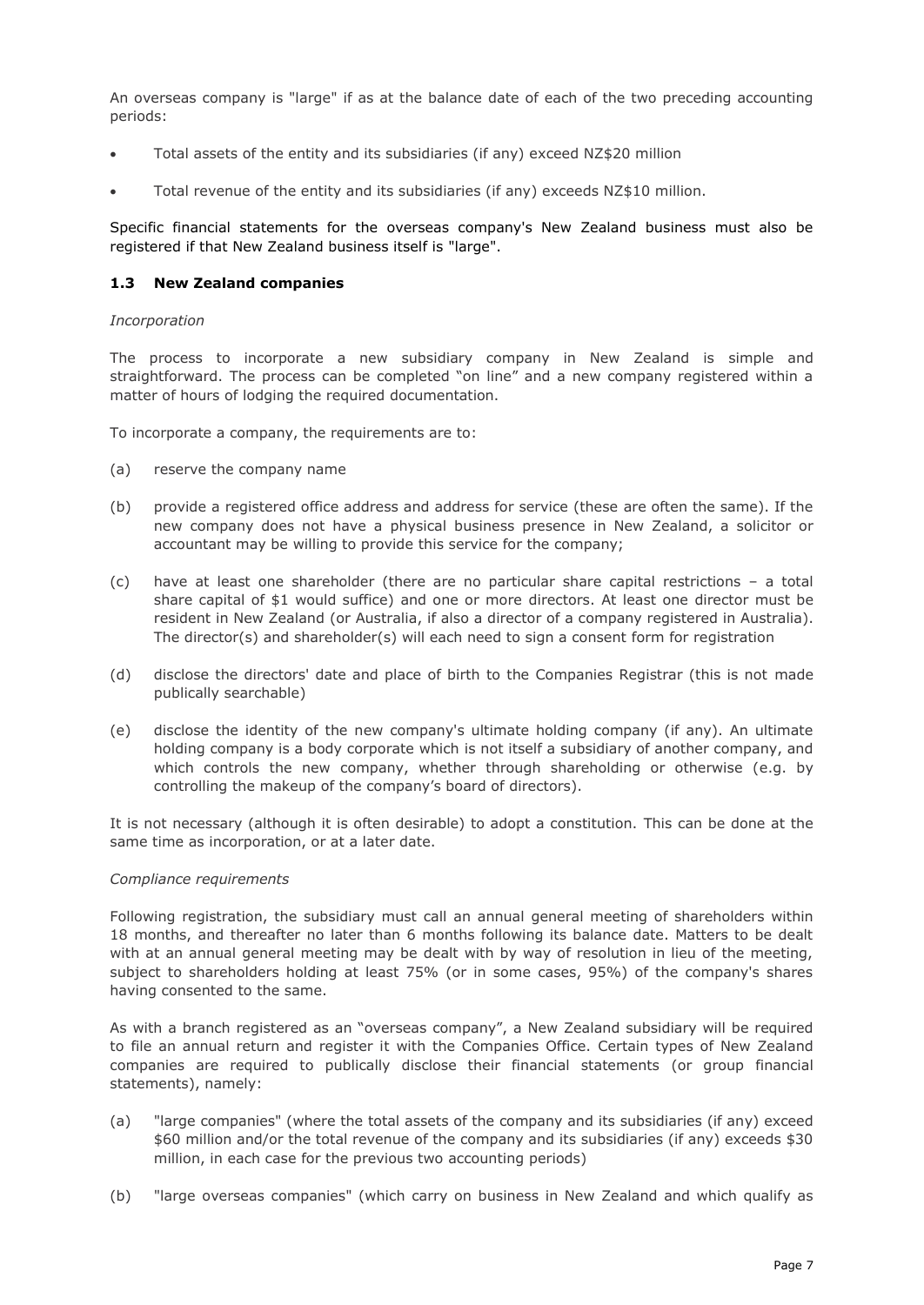large under the parameters referred to in section 1.2 above)

- (c) companies with more than 10 shareholders who do not opt out, or companies with fewer than 10 shareholders who opt in, to the financial reporting regime
- (d) "public entities" (Government agencies and other public bodies).

The financial statements must be audited in certain circumstances. It is important that new companies understand the financial reporting requirements not just for themselves but also (if relevant) their group companies and ultimate holding company. Detailed advice should be sought both to ensure compliance and manage any disclosure of financially sensitive information.

In certain circumstances, it may be preferable to acquire an existing NZ registered company. This would be done in almost all cases through the acquisition of shares in that existing company. There are certain matters which will need to be considered including:

- (a) whether Overseas Investment Office consent will be needed
- (b) whether the approval of the Commerce Commission is needed
- (c) whether the Takeovers Code is relevant.

These matters are considered later in this guide.

## <span id="page-7-0"></span>**1.4 Limited partnerships**

Limited partnerships provide the tax "flow-through" treatment of partnerships with the limited liability protection of companies. In New Zealand, they are governed by the Limited Partnerships Act 2008.

A limited partnership is a separate legal entity and is formed by registration with the Companies Office. It must have at least one general partner who is resident in New Zealand and one limited partner (and a person may not be both a general partner and a limited partner at the same time) but there is no upper limit on the number of either class of partner. A general partner may become a limited partner and vice versa.

#### *Partnership agreement*

The Limited Partnerships Act requires that the limited partnership has a written partnership agreement which provides for certain specified matters. There is significant flexibility under the Act for limited partnerships to be self-governed by the terms of the partnership agreement.

#### *Role and liability – general partners*

General partners are the agents of the limited partnership and are responsible for the active, dayto-day management of the limited partnership. They may invest in the limited partnership, but are not required to.

A general partner is liable for the debts and liabilities of the limited partnership to the extent the limited partnership cannot pay. Where there is more than one general partner, each general partner is jointly and severally liable. A general partner's liability is however typically managed by using a limited liability company as a general partner, which has no assets and which does not "trade".

#### *Role and liability – limited partners*

Limited partners are passive investors, cannot bind the limited partnership and are restricted from participating in the management of the partnership, other than certain specified "safe harbour" activities.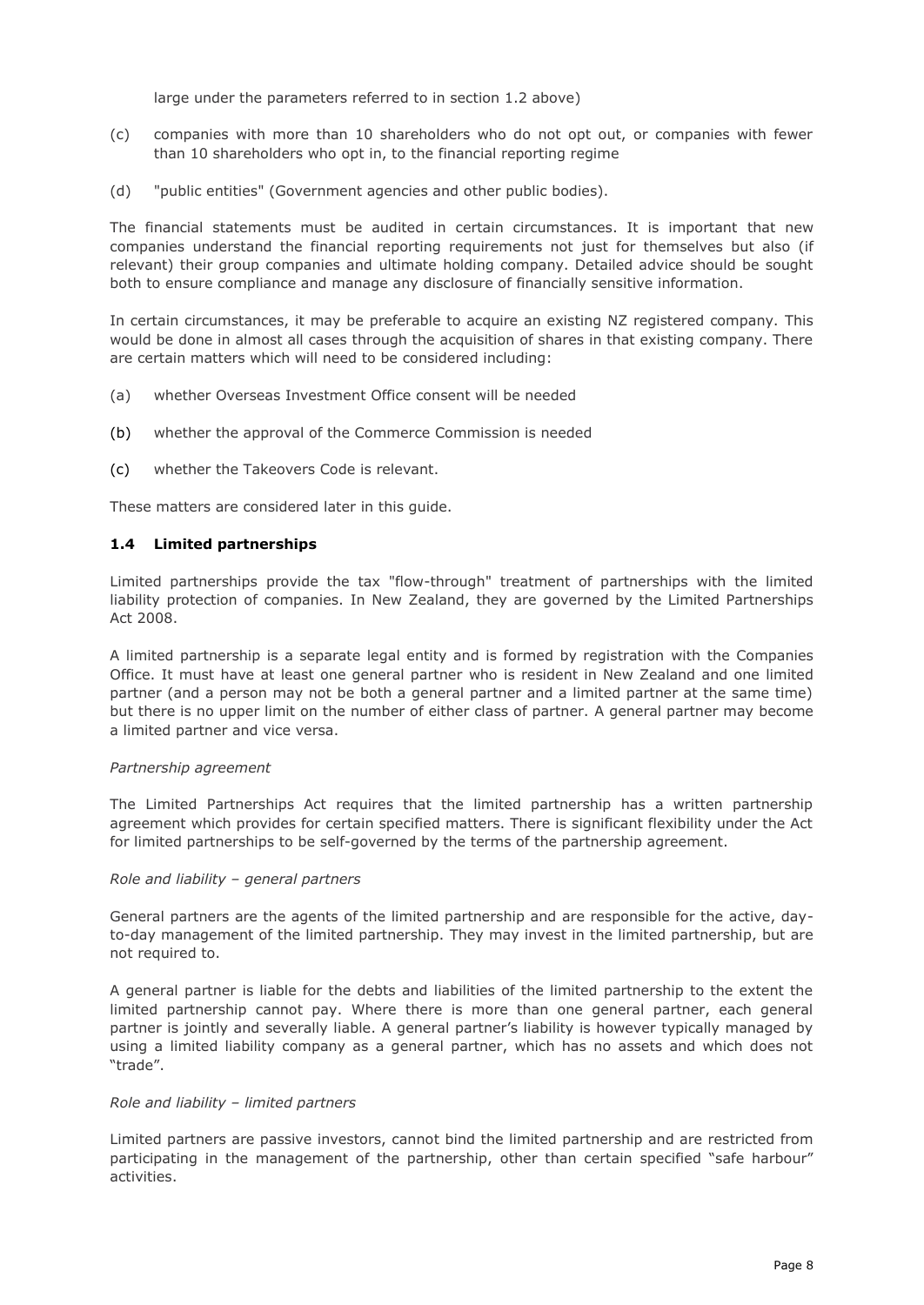The liability of each limited partner is limited to the amount of that partner's capital contribution to the limited partnership. However, if a limited partner participates in the management of the limited partnership, they can expose themselves to the same liability as a general partner.

## *Termination*

There is no limit as to the duration of a limited partnership but termination events can be built into the partnership agreement if a set duration is desired. A limited partnership can be terminated under the following circumstances:

- (a) an event or the expiry of a period of time when, under the partnership agreement, the limited partnership terminates
- (b) a resolution is made by the limited partnership that the limited partnership be terminated
- (c) there is either no general or limited partner in the limited partnership for 10 working days or more
- (d) the limited partnership agreement has lapsed for 10 working days or more.

When a termination event has occurred the limited partnership may pass a resolution to appoint a liquidator to the limited partnership or any partner, creditor or the Companies Registrar may make application to the Court to place the limited partnership in liquidation.

An application can also be made by certain parties to deregister a limited partnership on certain grounds.

## *Registration*

An application to register a limited partnership is made by completing the prescribed form and filing it with the Companies Office. Once registered, the limited partnership's name will appear on the Limited Partnerships Register. A limited partnership has similar administration requirements to a company, including:

- the limited partnership must satisfy a solvency test before making distributions
- minutes of meetings, partner details, capital accounts and accounting records must all be kept
- changes to details of name, address and partners (including new partners) must be notified to the Companies Office.

# *Overseas limited partnerships*

Overseas limited partnerships must apply to be registered under the Limited Partnerships Act within ten working days of commencing to carry on business in New Zealand. Registration information requirements include the name of the overseas limited partnership (which may not be identical or almost identical to another company, limited partnership or overseas limited partnership already registered), country of origin, details of the NZ person authorised to accept service of documents for the overseas limited partnership and details of the general partner(s).

## *Why use a limited partnership structure?*

- *Tax:* The "flow through" tax treatment of limited partnerships can be advantageous by removing a second layer of tax often struck in company structures. Unlike normal companies, partnership gains and losses can be attributed directly to the partners, whose personal tax status will determine the extent to which this is beneficial.
- *Liability:* The limited partnership has the same personal limitation of liability status as a company.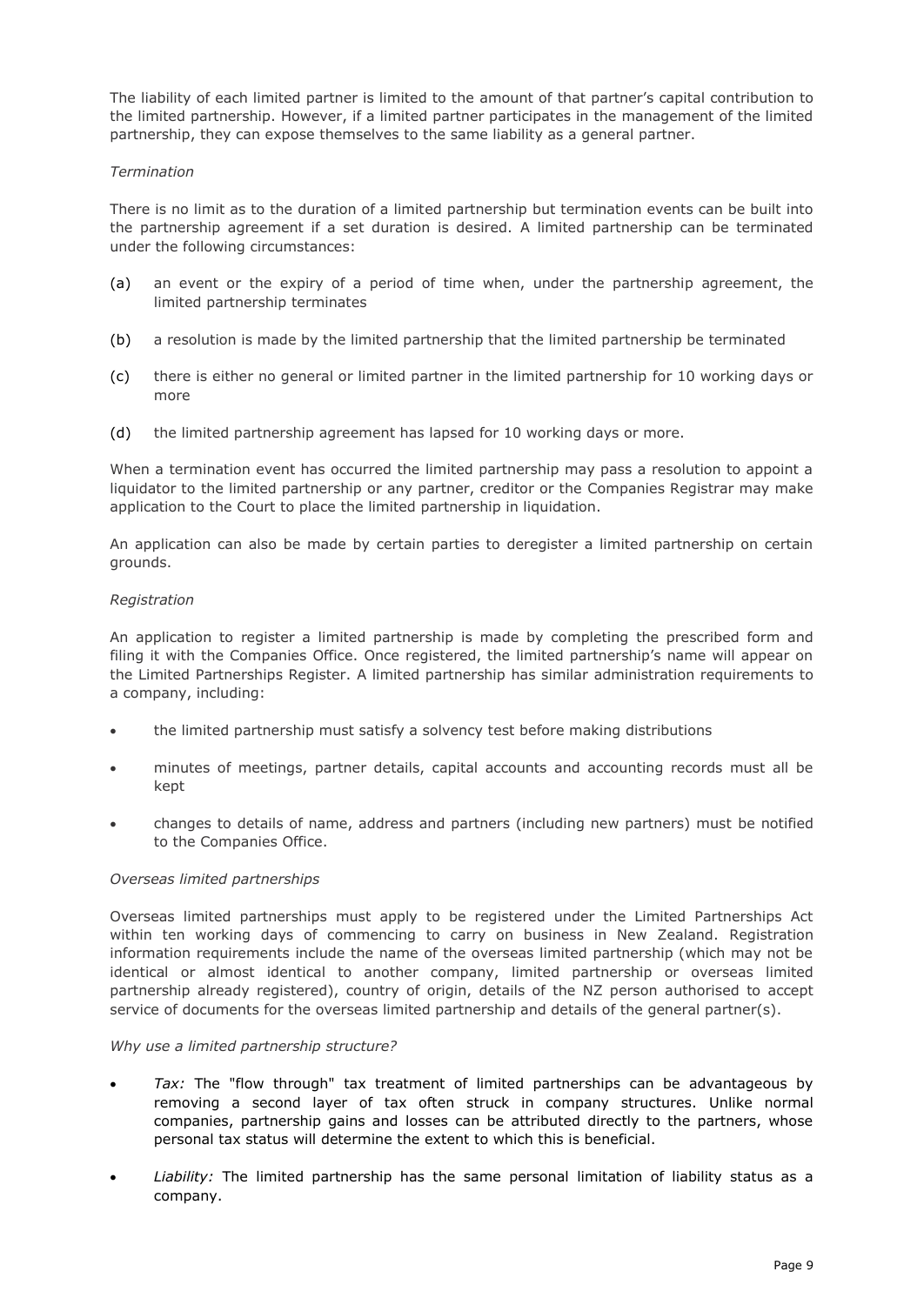*Privacy:* While all details of both general and limited partners are required to be provided to the Companies Office, only the details of the general partner are a matter of public record, enabling investors to remain confidential if so desired (although note that in order to comply with New Zealand's international anti-money laundering obligations, the Companies Registrar can obtain information on the beneficial ownership and control of limited partnerships). The partnership agreement itself is not a matter of public record.

# <span id="page-9-0"></span>**1.5 Taxation**

New Zealand's tax system principally comprises:

- income tax (including resident and non-resident withholding tax)
- a broad based consumption tax called goods and services tax ("**GST**").

New Zealand does not have a general capital gains tax (although some specific types of transactions may give rise to income tax on capital gains), nor any stamp duty, gift duty or death duty.

There will be a number of tax considerations which will need to be taken into account when considering which business structure to use, and when thinking about carrying on a business or deriving other sources of income in New Zealand. If taxable activities are undertaken both in New Zealand and abroad, then double tax agreements (or tax treaties) may reduce the incidence of double taxation between countries.

<span id="page-9-1"></span>Anthony Harper has close links with specialist tax advisers who can advise on taxation issues which may arise.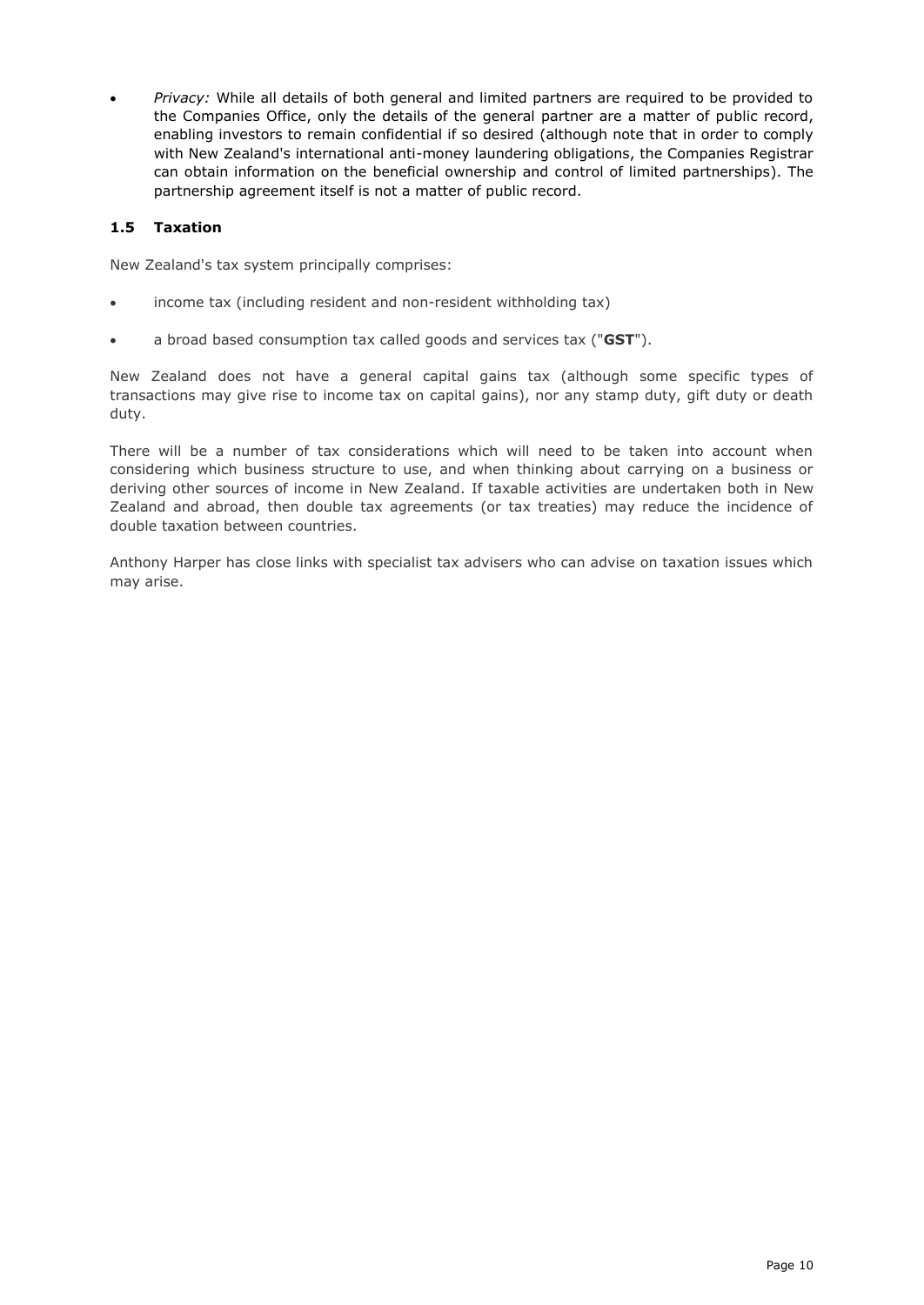## **2 CONTRACT LAW**

## <span id="page-10-0"></span>**2.1 Freedom of contract**

Under New Zealand law, parties are generally free to contract with whom they like and to decide the terms of the arrangements between themselves. There does exist a backdrop of legislation which impacts on this freedom in certain circumstances, e.g. the Illegal Contracts Act 1970 makes contract terms which compel unlawful activity to be unenforceable. However, overall, New Zealand courts respect the ability of parties (particularly commercial parties) to decide for themselves what their rights and obligations should be.

Other than a small number of New Zealand contracts that must be in writing (e.g. sale of land, employment contracts), oral agreements between commercial parties are generally considered to be a binding and enforceable. However, we strongly recommend that any agreement involving more than trivial value is reduced to writing to avoid future uncertainty.

# <span id="page-10-1"></span>**2.2 Governing law**

A contract made in New Zealand need not be governed by New Zealand law. Parties are free to state that the contract is governed by another country's law, which may be their own or a neutral country.

A New Zealand court will generally apply the selected law, even if it is not New Zealand law, to a dispute as long as there is no compelling reason for it not to do so (e.g. if the parties attempt to circumvent a mandatory New Zealand law).

If no governing law is stated in the contract, the courts will apply the laws of the country which has the most genuine connection to the subject matter.

# <span id="page-10-2"></span>**2.3 Implied terms**

Along with contractual terms specifically agreed between the parties, New Zealand law may imply certain terms. Implied terms may be by custom (e.g. the parties have customarily acted in a certain way for such a period that they must have intended that the custom should form part of the contract) or to make a contract workable (e.g. something so obvious that it must have been intended).

<span id="page-10-3"></span>Certain statutes also imply terms into specific types of agreements. For example, the Sale of Goods Act 1908 implies warranties that the seller has a right to sell the goods and that they are fit for purpose. Most of these implied terms can be contracted out of, although careful drafting is advised to ensure this is properly done.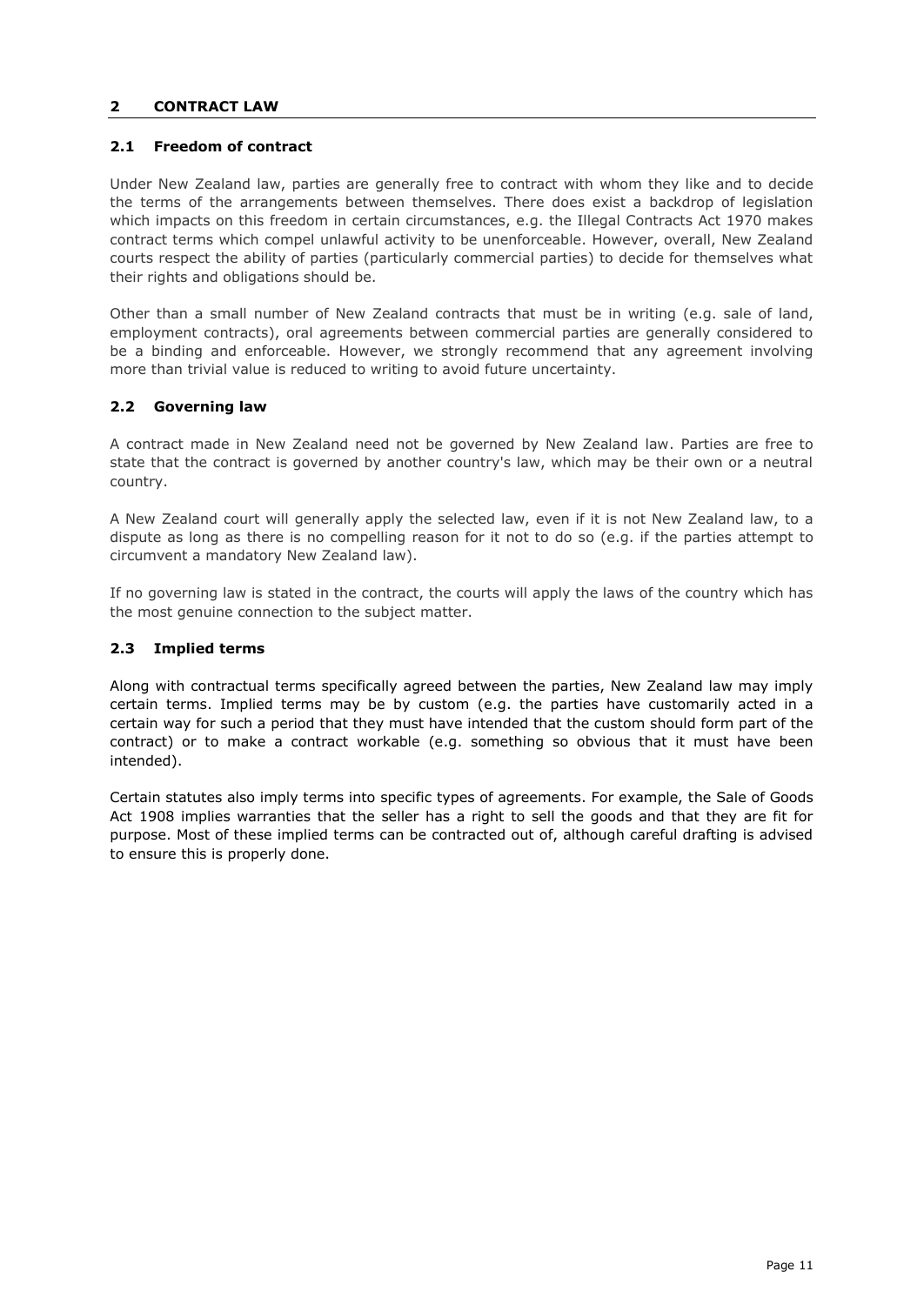## **3 OVERSEAS INVESTMENT REGIME**

## <span id="page-11-0"></span>**3.1 General**

The policy of the New Zealand Government is to encourage foreign investment, but consent is required for certain transactions involving the acquisition of securities, business assets or interests in land by an "overseas person".

The rules around investment by overseas persons are set out in the Overseas Investment Act 2005 and the Overseas Investment Regulations 2005. The regime is administered by the Overseas Investment Office ("**OIO**"). Information on the OIO and its functions can be found at [Overseas](http://www.linz.govt.nz/regulatory/overseas-investment)  [Investment](http://www.linz.govt.nz/regulatory/overseas-investment)*.*

The acquisition by an overseas person (or an associate of an overseas person) of:

- (a) "sensitive land" or an interest in "sensitive land" (including farm land and "special land")
- (b) "significant business assets"
- (c) fishing quota

will require consent from the OIO (and in some cases, Government Ministers) before the acquisition is given effect.

## <span id="page-11-1"></span>**3.2 Who is an overseas person?**

An overseas person is defined as:

- (a) an individual who is neither a New Zealand citizen nor ordinarily resident in New Zealand
- (b) a partnership, body corporate or trust where an overseas person or persons have 25% or more ownership or control (or similar requirements are met)
- (c) a company incorporated outside New Zealand, or in which an overseas person or persons have 25% or more of any class of share, or the power to control 25% or more of the company's governing body, or 25% or more of the voting rights, or the right to exercise control over 25% or more of voting rights.

The acquisition of significant business assets and sensitive land are discussed below. However, fishing quotas will not be discussed given the broad and general nature of this guide. If you require specialist advice on that topic please contact us.

## <span id="page-11-2"></span>**3.3 Significant business assets**

The acquisition of significant business assets is (broadly):

- (a) the acquisition of 25% or more of the shares in an existing business if the amount paid for the shares, or the value of the New Zealand assets of that business, exceeds NZ\$100 million
- (b) the acquisition of property (including goodwill and other intangible assets) of an existing New Zealand business if the amount paid for those assets exceeds NZ\$100 million
- (c) the establishment of a new business in New Zealand if the total amount spent in establishing that business exceeds NZ\$100 million.

The threshold for Australian non-government investors is NZ\$501 million (for the year commencing 1 January 2017, adjusted annually to reflect GDP movements) rather than NZ\$100 million.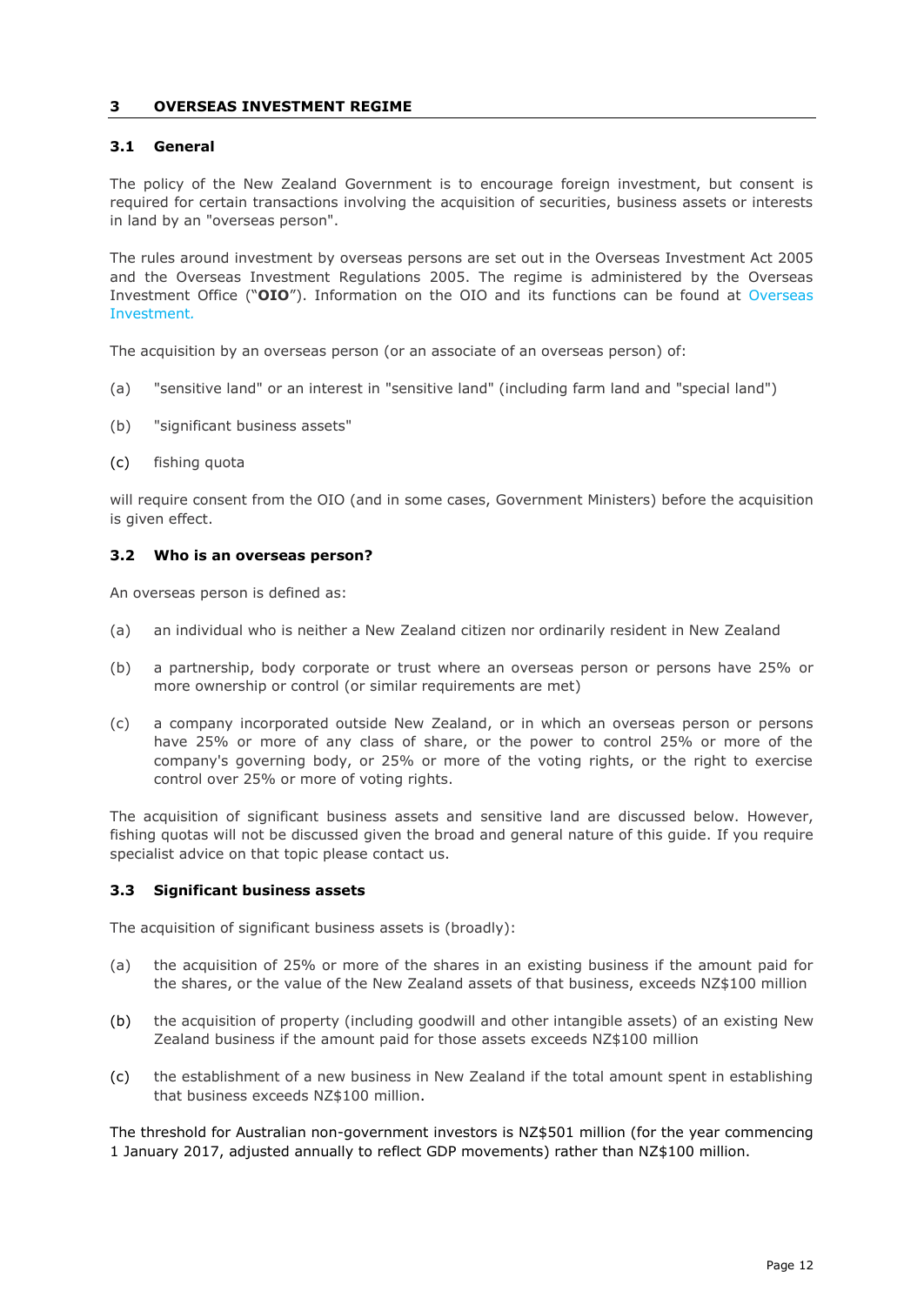## *Investor test criteria*

In determining whether to grant consent, the OIO will test the application against the core investor test criteria, which broadly relate to business acumen, financial commitment, good character and immigration rules. We can provide further details on the consent criteria, and the application to particular business asset acquisitions, on request.

#### <span id="page-12-0"></span>**3.4 Sensitive land**

An overseas investment in sensitive land is the acquisition by an overseas person, or an associate of an overseas person, of:

- (a) a freehold interest, or a leasehold interest for a term of three years or more (including rights of renewal); or
- (b) a 25% or more shareholding in a company that has such a freehold or leasehold interest,

in land which:

- exceeds 5 hectares and is not in an urban area
- is situated on particular islands
- includes the foreshore or seabed, or is greater than 0.2 hectares and adjoins the foreshore
- exceeds 0.4 hectares and includes the bed of a lake, any land which is held for conservation purposes, is provided as a reserve, a public park, for recreation purposes or as a private open space, is subject to a heritage order or is an historic place or exceeds 0.4 hectares and adjoins similar types of land as above.

Determining whether land is "sensitive" is complex and professional advice should be obtained.

#### *Farm land*

Non-urban land includes farm land, being land used exclusively or principally for agricultural, horticultural, or pastoral purposes, or for the keeping of bees, poultry, or livestock. Farm land must first be offered to the New Zealand public for acquisition (and be available on the open market for at least 20 working days) before OIO consent may be granted.

The requirement that farm land be offered on the open market does not prevent that land from being the subject of the sale to an overseas buyer. The vendor is not required to accept an offer from the open market, but the procedure must be complied with before consent can be granted.

## *Special land*

If any sensitive land includes "special land", being foreshore, seabed, riverbed or lakebed, that special land must first be offered to the Government (although the Government can only acquire it if consent is granted to the overseas investment and the transaction proceeds).

## *Benefit to New Zealand*

In addition to the investor test criteria noted above at section 3.3, where an application involves sensitive land, unless the overseas person is, or is controlled by, New Zealand citizens resident in New Zealand, Ministers must also consider the benefit of the transaction to New Zealand, which involves an analysis of certain environmental and economic factors. We can provide further details on the consent criteria if necessary.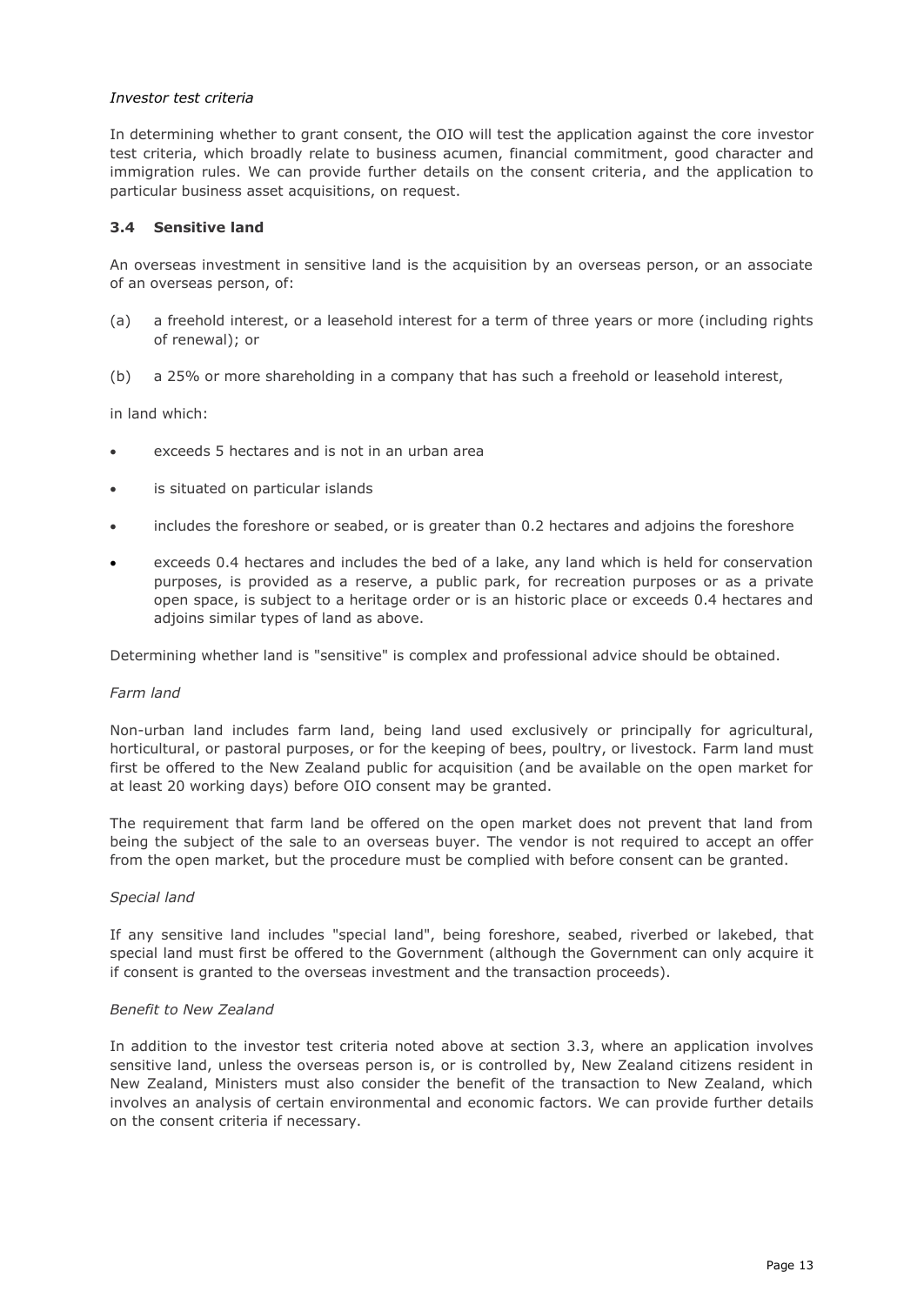# <span id="page-13-0"></span>**3.5 Timing**

<span id="page-13-1"></span>The OIO advises that, while there is no statutory timeframe within which an application for consent must be decided, the OIO aims to have 90% of applications for consent (where no special land is involved, nor third party consultation is required) assessed within 50 working days of the date of registration of the application (after an initial 5 working day "quality assurance" check of the application).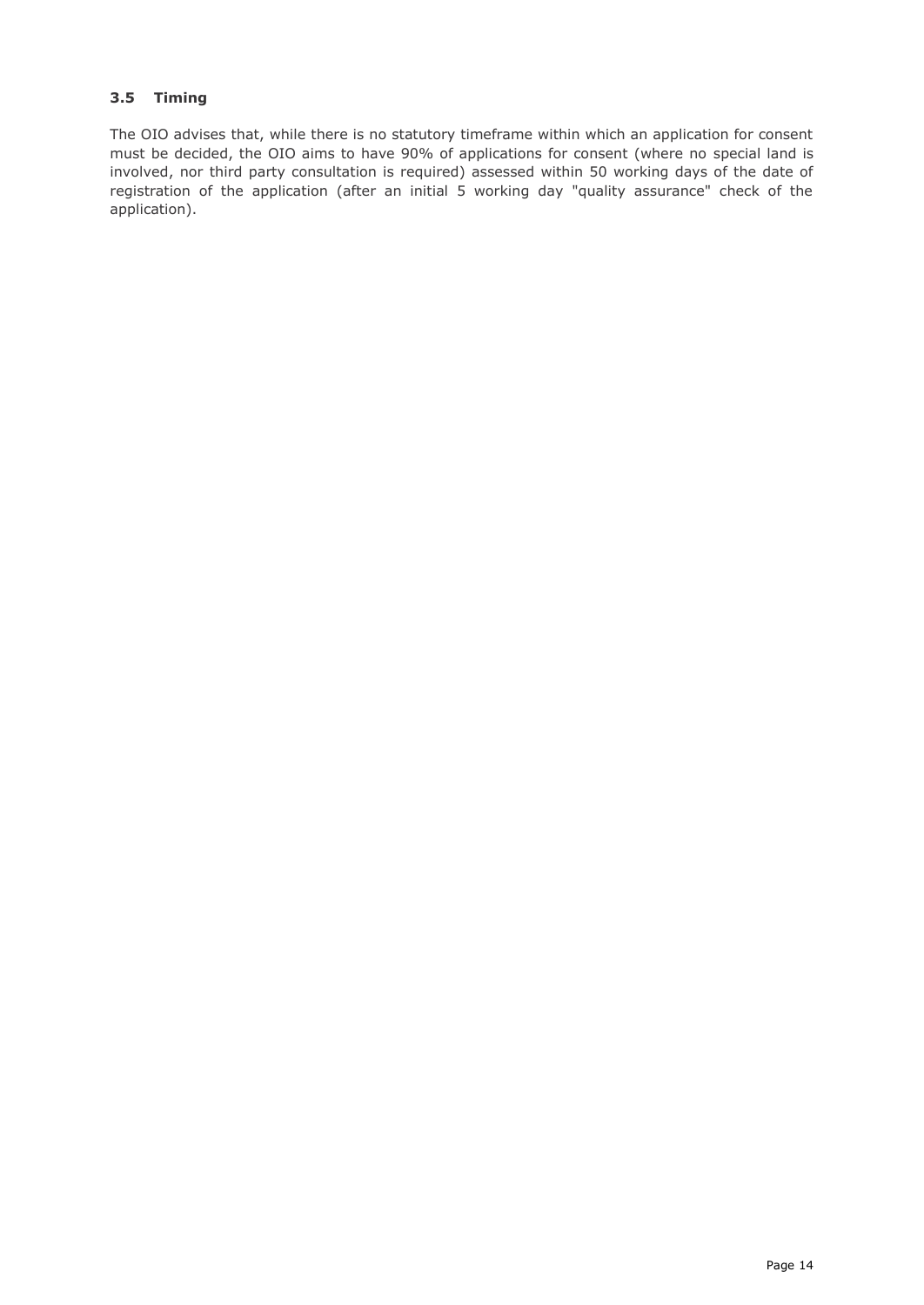## **4 PURCHASING LAND IN NEW ZEALAND**

## <span id="page-14-0"></span>**4.1 Titles system**

Titles to freehold land, known as Computer Freehold Registers, are recorded on an electronic land register, enabling real-time searching and registration of dealings with land. Interests affecting the land, such as mortgages, registered leases and easements are recorded on the title. Each title refers to a parcel of land (or "lot") which is shown on a registered survey plan. A copy of the relevant parts of the survey plan is part of each Computer Freehold Register instrument.

This "Torrens" system enables a buyer and their lawyer to rely on a single electronic title document, instead of paper deeds. The government guarantees indefeasibility of title (meaning an owner's title can't be nullified or overridden).

A freehold (or "fee simple") title is the most common and superior type of land-holding, and makes up the majority of national housing and commercial property stock.

Leases of freehold land can be registered and a leasehold title issued. Such leasehold titles can be transferred and mortgaged, although registration of leases is only common in cases of very longterm leases of unimproved land (often called a "ground lease"). Leasehold titles to residential property are generally rare at a national level, but are common in some particular areas, such as newer waterside developments on the outskirts of Auckland's central business district. In these instances, the ground lease terms need to be considered carefully.

The Unit Titles Act is New Zealand's condominium or apartment-type law. Each unit has a "unit title", which is a freehold strata title. The owner automatically becomes a member of a body corporate. The body corporate holds the common property of the development (i.e. communal spaces, facilities, building roof and exterior). The body corporate must maintain and insure the common property and it is entitled to levy annual fees to each unit owner, calculated with reference to the size of each unit. The body corporate is usually professionally managed.

"Cross-leases" are regularly encountered in the larger cities, usually in the cases of smaller residential properties where 2 or 3 dwellings (called "flats") sit on one lot and share common driveway access. This was a title structure used extensively between the 1960's and 1990's, which involves the flat owners jointly owning the total underlying lot, but granting each other exclusive leases of their respective flat areas. Cross-leases have fallen out of favour in new developments, as the arrangements can be fraught with issues around extensions to flats causing defects to the leasehold titles as well as problems with common property maintenance and insurance. Purchase of a cross lease dwelling requires particular care in due diligence.

In some rare instances land may be subject to Maori claim or buy-back rights.

## <span id="page-14-1"></span>**4.2 How land is bought and sold in New Zealand**

A real estate agent is usually the first point of contact for a buyer when looking to buy a property in New Zealand. The agent acts for the seller in the marketing of the property, although agents can also be engaged to assist buyers. The agent may also assist with the preparation of a contract when a buyer is found, although on more complex sales (including commercial property or farms) the contract is arranged in conjunction with the parties' lawyers.

Sales by tender are common for sales of farm land and premium commercial or residential property. Auctions have become increasingly popular for sellers of residential properties in recent years, particularly in Auckland, where there is high buyer demand and increasing property prices due to lack of supply. In other cases property deals are by negotiation.

# <span id="page-14-2"></span>**4.3 The form of the contract**

Most contracts for sale and purchase of land are based upon a standard-form contract jointly published by the Real Estate Institute of New Zealand and the Auckland District Law Society. This form is well known to all agents and lawyers, which reduces transaction times and costs, as it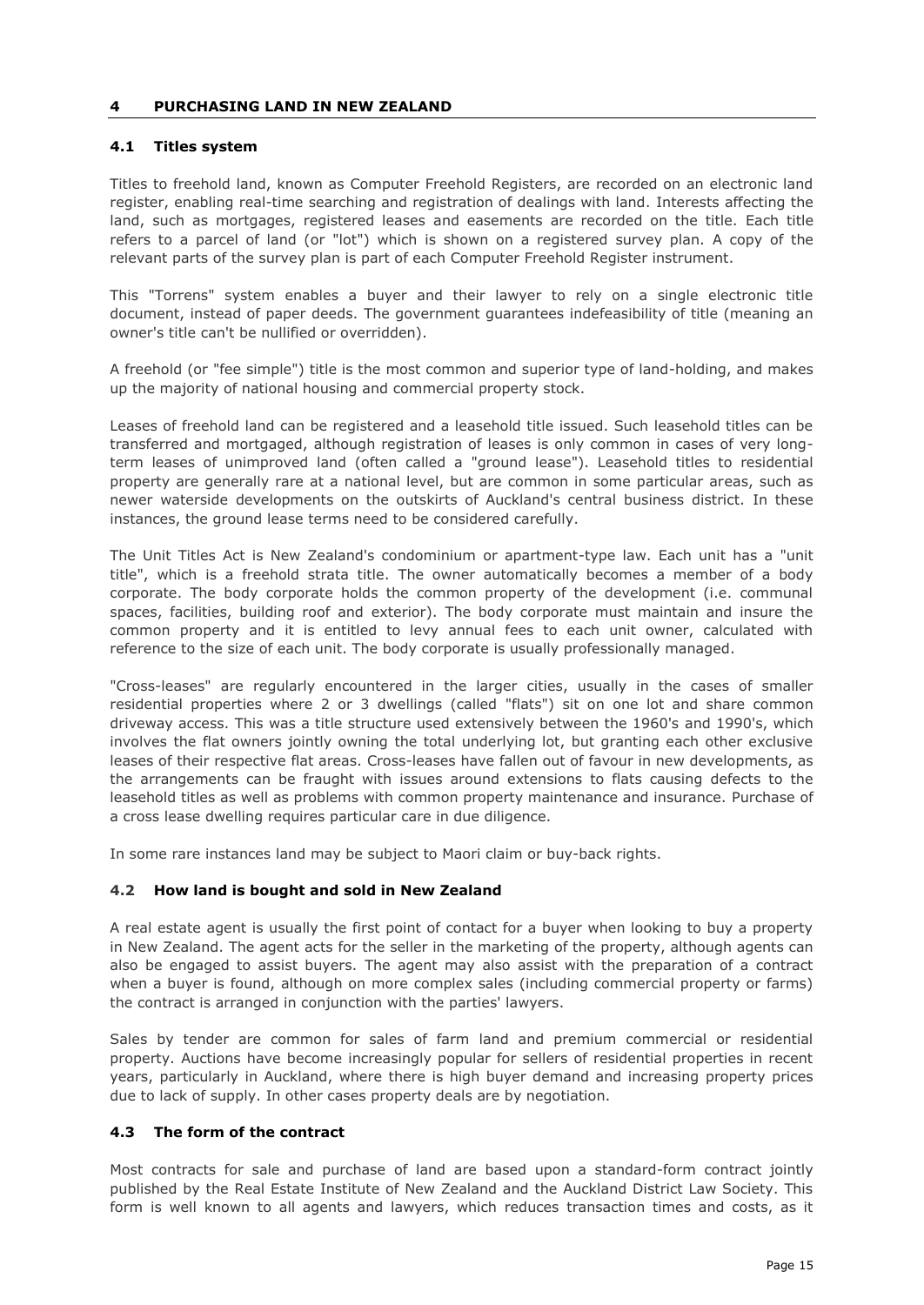remains only for them to consider amendments to it.

Unlike the practice in the United Kingdom and many other countries, the contract is entered into as soon as a price is agreed, subject (if necessary) to buyer's conditions about such things as finance or a satisfactory building inspection. The seller usually can't withdraw from the contract after it is signed.

Before becoming committed to a property purchase, a buyer should be satisfied with the following due diligence matters:

- (a) its ability to finance the purchase
- (b) its ability to get suitable insurance for the property (which has been a particular issue in the Christchurch area since the 2010 and 2011 earthquakes)
- (c) there being no issues in the title to the property, including easements and restrictive covenants which may affect the use of the property
- (d) a Land Information Memorandum from the local Council ("LIM" a summary of the local Council's records concerning the property) showing no compliance or natural hazard issues
- (e) all necessary consents are obtained, particularly Overseas Investment Office ("OIO") consent (for foreign buyers), if required
- (f) if there is a lease on the property, that the terms of the lease are satisfactory.

In certain circumstances, advice from other consultants may be appropriate; for instance an accountant (as to tax structures), a building surveyor (as to soundness of buildings), a planner (as to restrictions imposed by local government bodies), a farming consultant (for going-concern rural land), and/or environmental/geotechnical experts for land intended for development.

In the case of auctions or tenders, a buyer will need to be satisfied with all due diligence matters before the auction or tender closing date, as such contracts are usually expected to be free of buyer's conditions.

The extent to which a seller will sign a conditional contract may depend on the state of the market and the number of people interested in the particular property. It is common for the buyer to pay a 10% deposit to the real estate agent, either at the time of signing the contract or upon satisfaction of any conditions. If paid at the time of signing, it must be held on trust by the agent until the agreement is unconditional, or refunded to the buyer in full if the contract is ended because of nonsatisfaction of a condition.

## <span id="page-15-0"></span>**4.4 Transfers and settlement**

Transfers of land ("conveyancing") must be handled by lawyers or registered conveyancers, who are able to electronically submit dealings to the land registry system. This typically happens immediately after the monetary completion (or "settlement") has occurred, which is also usually handled between the parties' lawyers.

Where a buyer is borrowing money from a bank for the purchase, the bank will usually also instruct the buyer's lawyer to arrange signing of the loan and security documents. A mortgage to the bank will generally be registered by the buyer's lawyer in conjunction with the transfer. On particularly high-value or complex purchases, the bank may choose to instruct its own lawyers.

Buyers' lawyers cannot complete transfer or mortgage dealings without verifying the identity of their clients. For an overseas buyer this will involve, at a minimum, production of a valid passport. If the buyer is not present in New Zealand the task of identity verification will be delegated by the lawyer to another responsible person in the relevant country, such as a lawyer or notary public, who must attend on the client in person. These steps, and others, are intended to prevent fraudulent property dealings and international money laundering.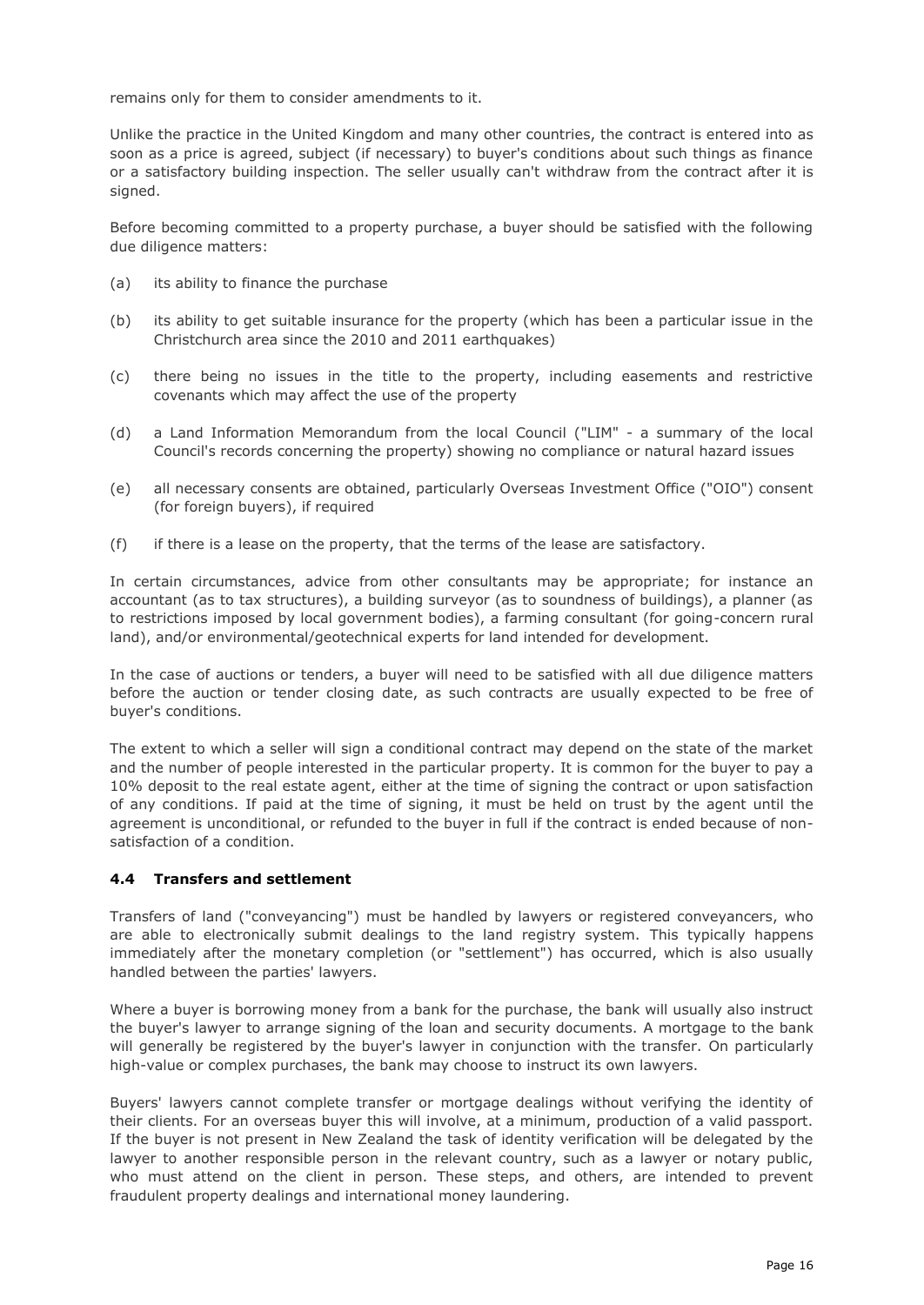# <span id="page-16-0"></span>**4.5 Tax information**

There are no stamp duties effecting transfers.

Since 1 October 2015, every buyer and seller of property must complete a Tax Statement, the information on which must be uploaded to the government before the transfer can be registered. An exemption as to some parts of the Tax Statement applies where the property will be the buyer's main home. There is a detailed test about what a "main home" is. If this exemption doesn't apply, the buyer must provide a New Zealand Inland Revenue Department tax number ("IRD number") in its Tax Statement. If they do not have an IRD number, they will have to get one. In addition, any party who is a tax resident in another country must give the name of that country and a tax identification number for it. This is all largely an information gathering exercise by the New Zealand government, intended to generate data about (among other things) foreign investment in New Zealand's property market, especially the competitive Auckland residential market, and to allow tax information sharing between New Zealand and other nations.

It is important to note that the requirements for applying for an IRD number include having a bank account in New Zealand. In establishing an account the bank will be required to undertake identity verification and anti-money laundering checks in accordance with international protocols.

The information provided in a Tax Statement also assists the government to enforce taxation of capital gains on property. While there is no universal capital gains tax applying to the sale of property, gains will be taxable in the hands of habitual property investors or where the IRD considers the property to have been bought with the intention of resale for profit. Since 1 October 2015 the intention to resell is assumed where any property is bought and sold within 2 years, although some limited exemptions exist, including where the house has been the seller's main home.

# <span id="page-16-1"></span>**4.6 Councils and rates**

All city and district Councils (local government authorities) charge local land taxes ("rates") to all property owners, to fund local infrastructure services. These are established with reference to the approximate value of the property. The rates for a typical Auckland house, for instance, may be several thousand dollars a year; and higher for premium property, or lower for apartments and in smaller towns and cities.

The Councils are also the government authorities for all planning and building matters. Their powers and duties are prescribed by national laws and regulations.

# <span id="page-16-2"></span>**4.7 Tenanting investment properties**

Residential tenancies are subject to the terms and conditions provided by the Residential Tenancies Act 1984. There is a standard-form tenancy agreement required by that Act. Periodic tenancies are most common in the residential market, meaning the tenancy can be ended at any time by landlord or tenant subject to certain notice periods (being longer where the landlord gives the notice). Fixed-term tenancies, where used, are typically for 1 year, with no automatic renewal right for the tenant. Most property maintenance and repair costs are met by the landlord, except where the tenant has been negligent. Rates are paid by the landlord.

Commercial property leases are typically prepared by the landlord's lawyers. The lease forms vary, although the commercial lease published by the Auckland District Law Society is well known and widely used. Commercial leases are most commonly on "net lease" terms, where the tenant pays all routine property outgoings, including rates; however "gross lease", or all-inclusive, terms are common in the Wellington commercial property market. The Property Law Act implies certain terms into all commercial leases, however there are no statutory automatic rights of renewal favouring tenants.

Most real estate agencies offer property management services to overseas owners.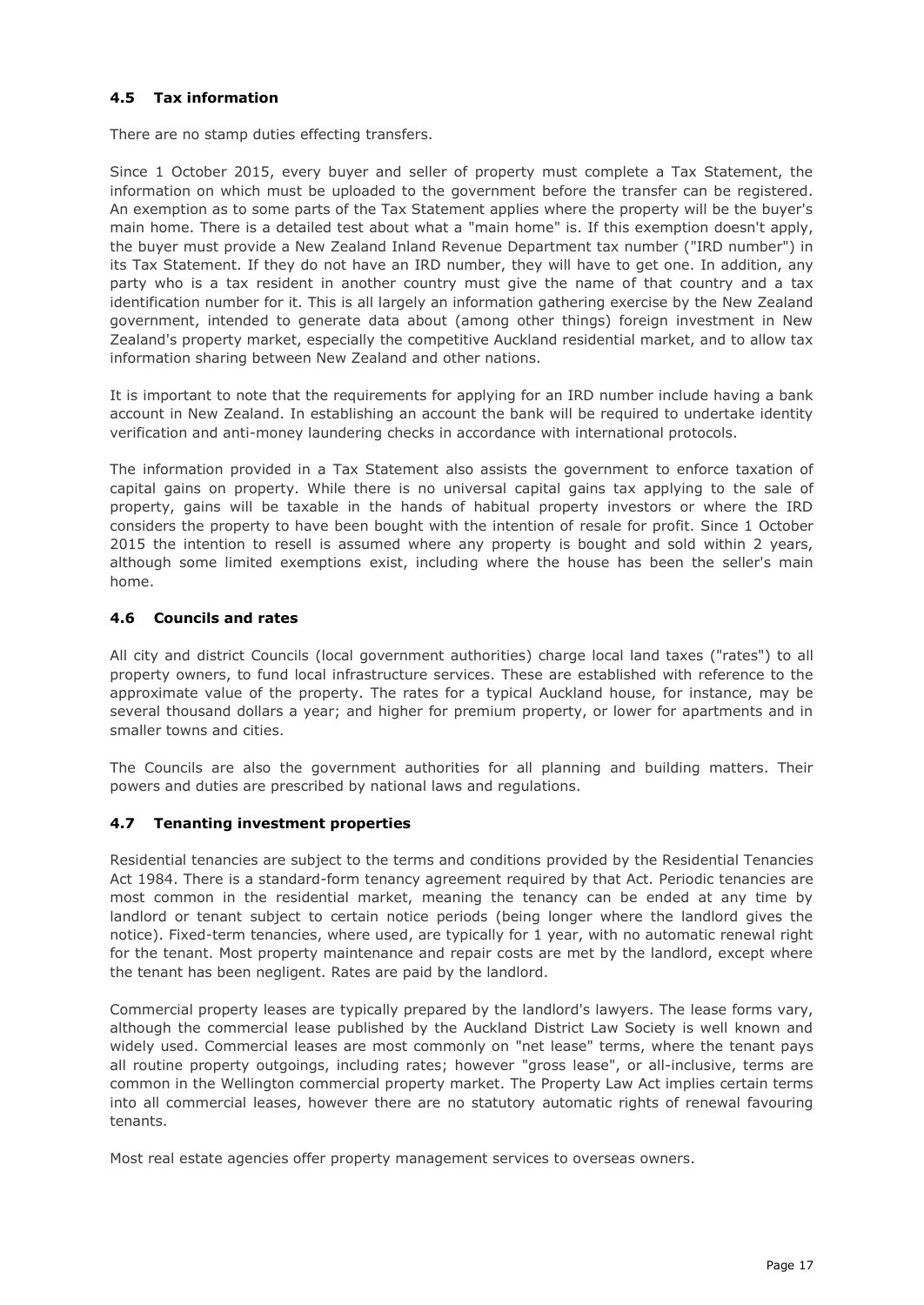# <span id="page-17-0"></span>**4.8 Sensitive land and the overseas investment regime**

<span id="page-17-1"></span>As discussed at section 3 above, the acquisition of interests in property by an overseas person may require regulatory consent. We recommend that foreign buyers obtain legal advice as to whether OIO approval is required before entering into any contract involving land in New Zealand. If there is no opportunity to take legal advice then the contract should be made subject to the buyer obtaining OIO approval if required.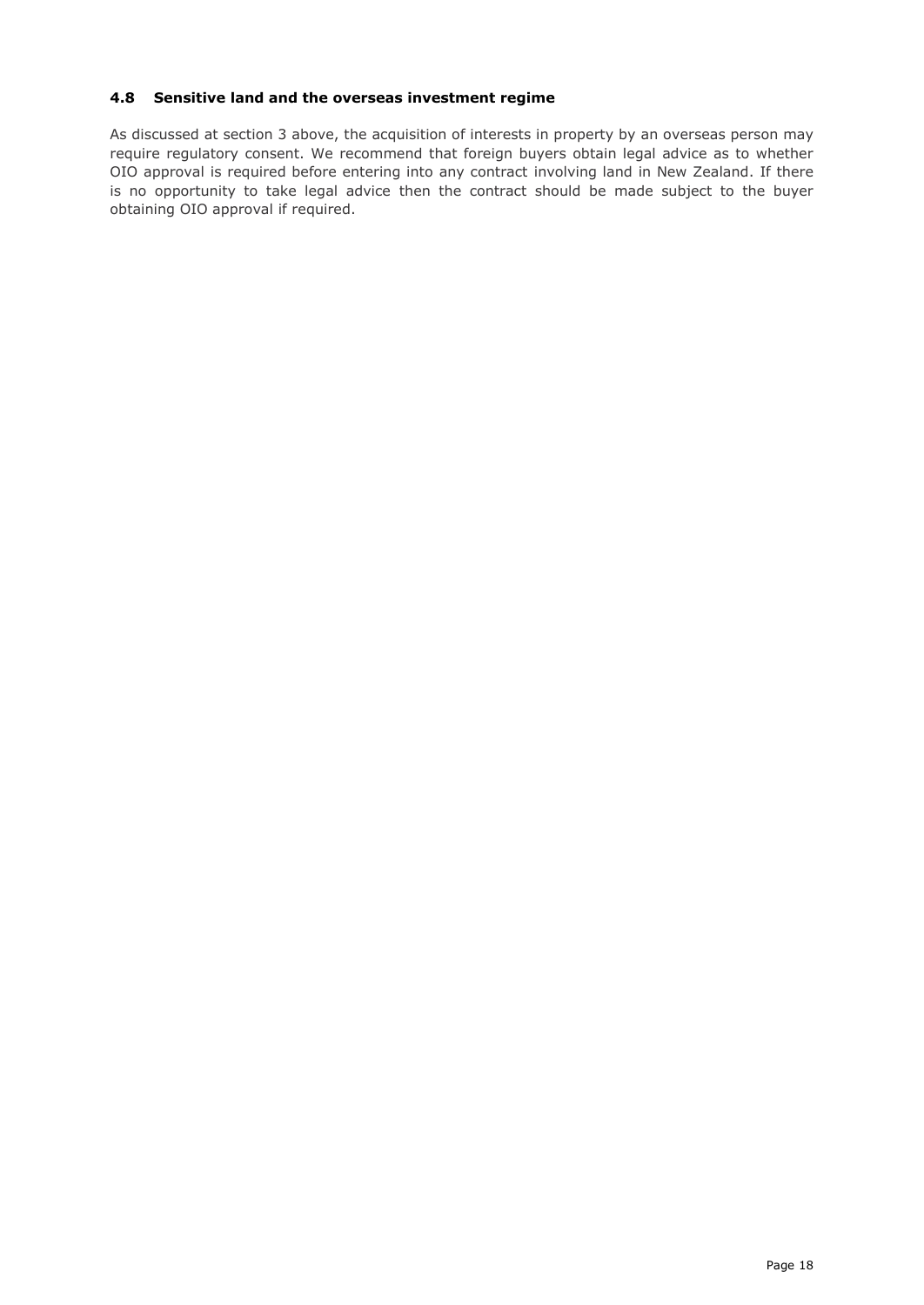## **5 ENVIRONMENT AND RESOURCE MANAGEMENT**

## <span id="page-18-0"></span>**5.1 The Resource Management Act**

The principal piece of environmental legislation in New Zealand is the Resource Management Act 1991. The Act has a broad purpose, being the sustainable management of natural and physical resources. Sustainable management is defined as managing the use, development, and protection of natural and physical resources in a way, or at a rate, which enables people and communities to provide for their social, economic, and cultural wellbeing and for their health and safety while:

- (a) sustaining the potential of natural and physical resources (excluding minerals) to meet the reasonably foreseeable needs of future generations
- (b) safeguarding the life-supporting capacity of air, water, soil, and ecosystems
- (c) avoiding, remedying, or mitigating any adverse effects of activities on the environment.

In practice, sustainable management is achieved through, first, a hierarchy of planning documents and, secondly, through the mechanism of the resource consent process.

## *Planning Documents*

Planning documents include, in order of hierarchical importance:

- (a) National Policy Statements
- (b) Regional Policy Statements
- (c) Regional Plans
- (d) District Plans.

The Act incorporates a fixed process for the development of these planning instruments, with a particular focus on enabling wide rights of consultation and community participation.

## *Resource consents*

Regional and District Plans group activities into the categories of permitted, controlled, restricted discretionary, discretionary, non-complying and prohibited. Resource consents are required for controlled, restricted discretionary, discretionary and non-complying activities. Resource consents cannot be granted for prohibited activities. Each resource consent application must include an assessment of effects of the proposal on the environment, the nature and complexity of which will vary depending on the scale of a particular project. In making decisions on applications for resource consents, the consent authority tends to focus on an evaluation of the "actual and potential effects" on the environment of allowing the activity and whether or not granting consent would be consistent with the policy provisions of any relevant planning instrument.

A particular feature of the Act is devolved decision making, whereby the New Zealand Government has consistently taken the philosophical approach that decisions on environmental management are best made by those directly impacted, i.e. local authorities (councils). In certain circumstances where, for example, large infrastructure projects of national significance are proposed, central Government can intervene and direct that a decision be made either via a call-in process, or by the Environmental Protection Authority.

## <span id="page-18-1"></span>**5.2 Mineral exploration and extraction**

New Zealand is mineral rich and mineral exploration and extraction is an important contributor to the New Zealand economy.

Prospecting for, or exploration or mining of, Crown-owned minerals (whether on land or off-shore) requires a permit issued by New Zealand Petroleum & Minerals pursuant to the Crown Minerals Act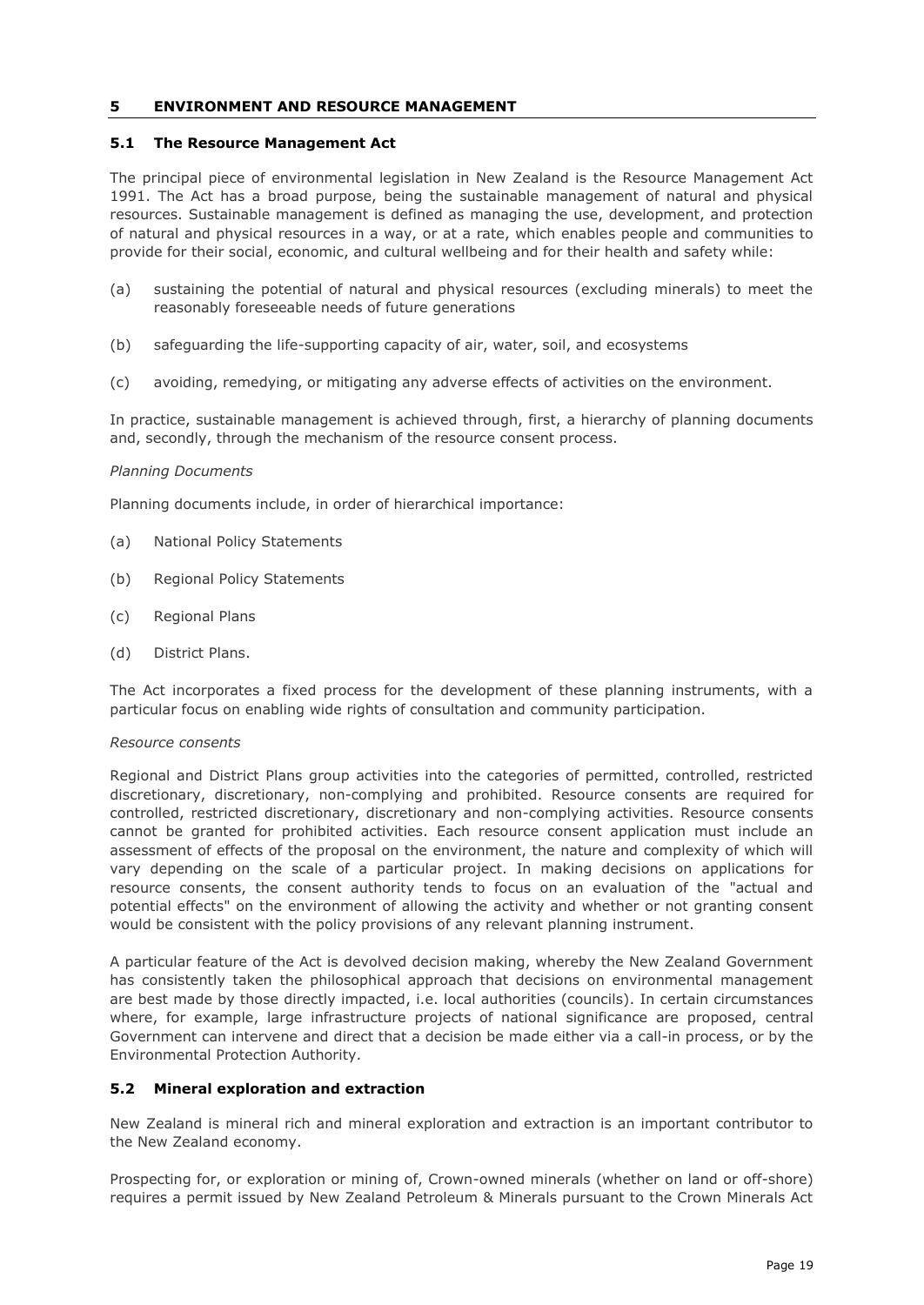1991 and associated regulations and Minerals Programmes. The Crown minerals regulatory regime also sets out extensive ongoing reporting and other compliance obligations (including royalties payable to the Government).

The Crown (New Zealand Government) owns all petroleum (oil and gas), gold, and silver in New Zealand and has rights to all minerals in the Exclusive Economic Zone (being offshore between 12 and 200 nautical miles) and the Extended Continental Shelf (when the shelf extends beyond the EEZ out to a maximum of 350 nautical miles). The Crown also owns about half of all other minerals in New Zealand (including coal). The rest is privately owned. Specific professional advice should be sought to determine the ownership of on-shore minerals other than petroleum, gold and silver.

In addition to a permit, for anything more than "minimum impact activity" (e.g. surveying and hand sampling) any necessary land access arrangements must be put in place by contract and resource consents are likely to be required under the Resource Management Act 1991 or marine consents under the Exclusive Economic Zone and Continental Shelf (Environmental Effects) Act 2012.

## <span id="page-19-0"></span>**5.3 Hazardous substances**

The importation, manufacture, storage, transport, handling, labelling and disposal of "hazardous substances" is regulated in New Zealand, principally under the Hazardous Substances and New Organisms Act 2006 and associated regulations and notices, although other industry specific regulations may also be relevant. Licences and permits may be required for staff, installations and containers.

## <span id="page-19-1"></span>**5.4 Climate change and the Emissions Trading Scheme**

## *What is the Emissions Trading Scheme (ETS)?*

As a signatory to the Kyoto Protocol, New Zealand has international obligations to reduce its greenhouse gas emissions. The Emissions Trading Scheme ("**ETS**") is a market-based approach for reducing emissions of greenhouse gases. It does so by putting a price on emissions and then charging certain sectors of the economy for the greenhouse gases they emit.

## *Who monitors the ETS?*

The Environmental Protection Authority is the administering agency for the ETS and runs the New Zealand Emission Unit Registry, which records the units (sometimes called "carbon credits") held by participants. The primary unit of trade in the ETS is a New Zealand unit ("**NZU**") ((one unit = one tonne of carbon dioxide released into the atmosphere)). Since 1 June 20154, the ETS became a domestic scheme in which only NZUs, New Zealand issued Assigned Amount Units ("**NZ AAU**s") and Second Commitment Period Certified Emission Reductions ("**CER**s") are eligible to be used to meet ETS obligations. Further information on these units can be found at [Environmental Protection](http://www.epa.govt.nz/e-m-t/Pages/default.aspx)  [Authority,](http://www.epa.govt.nz/e-m-t/Pages/default.aspx) or by contacting us for advice.

## *Who participates?*

The sectors which are automatically included in the ETS are: forestry, transport fuels, electricity production, industrial processes, synthetic gases, agriculture and waste. People carrying out these activities are required to participate in the ETS.

Most participants are required to meet their obligations under the scheme by surrendering emission units. Surrendering a unit means it cannot be used again, for example, it cannot be given to another participant.

## *Compliance*

<span id="page-19-2"></span>The Climate Change Response Act 2002 contains significant penalties for failure to comply (including criminal conviction and potential imprisonment). The offences are strict liability and therefore it is important to be aware of ETS obligations if you are engaging in an industry where participation is mandatory, and affected parties should seek specialist advice.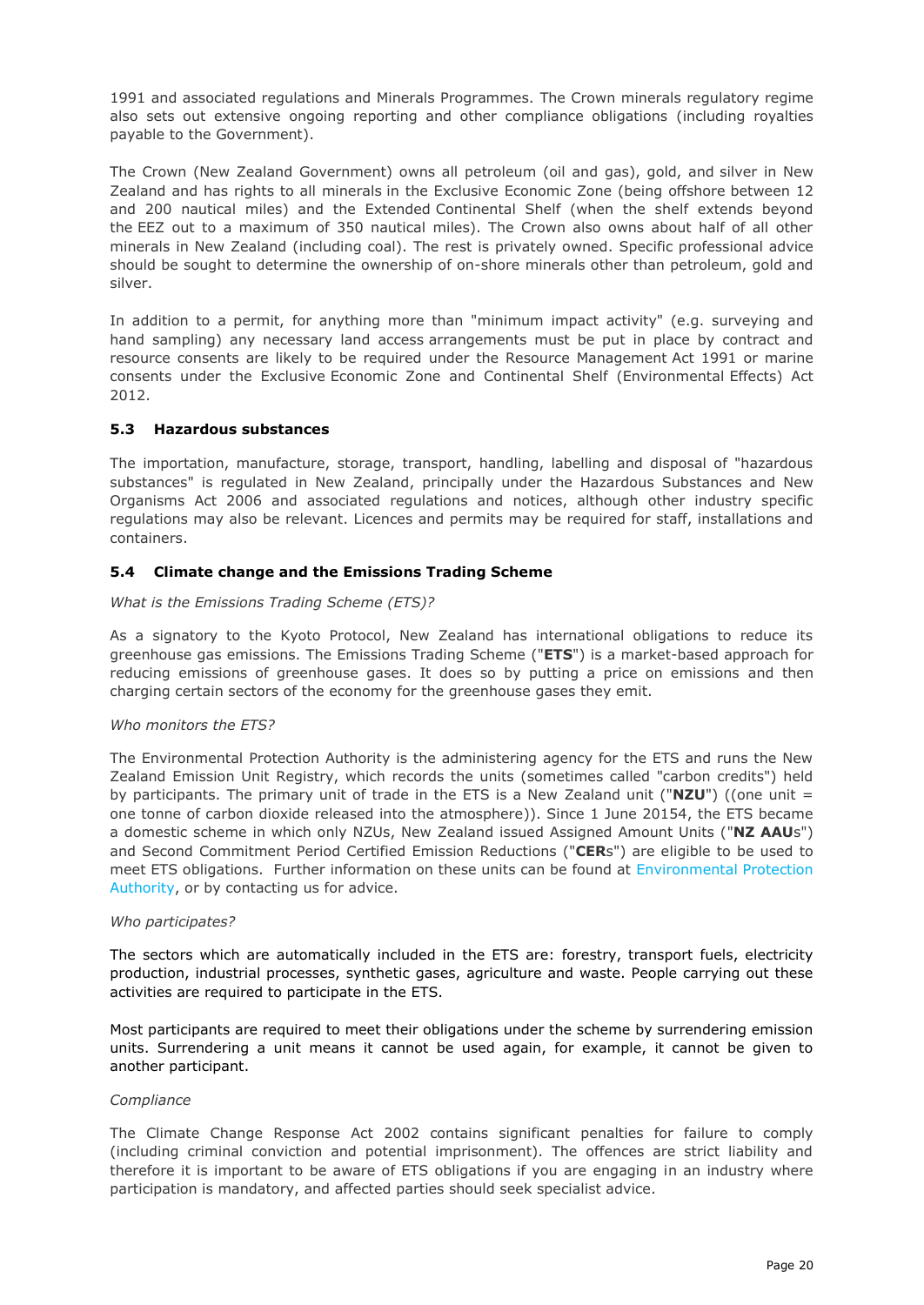# **6 Capital Markets**

# <span id="page-20-0"></span>**6.1 NZX**

NZX Limited ("**NZX**") operates the only registered securities exchange in New Zealand. There are three main markets forming the exchange:

- (a) NZSX (NZX Main Board) this is the main market for equity securities
- (b) NZAX (NZX Alternative Market)/NXT (NXT Market) this is a lower cost, more flexible market for small to medium, fast-growing businesses
- (c) NZDX (NZX Debt Market) for corporate and government bonds and fixed income securities.

## Listings are no longer being accepted on the NZAX, which has been replaced with the NXT Market.

It is possible for an overseas company to have a "dual primary listing" on both an NZX market and an overseas exchange. A company with a full listing on certain overseas exchanges can also register an "overseas listing" on an NZX market meaning that it will not have to comply in full with the NZX Listing Rules.

There are listing rules for each of the three markets described above which can be found on the NZX website [\(NZX Regulation\)](https://www.nzx.com/regulation).

## <span id="page-20-1"></span>**6.2 Financial markets regulation**

The Financial Markets Authority ("**FMA**") is the regulatory authority responsible for monitoring the capital markets in New Zealand and ensuring compliance with financial markets legislation relating to securities, financial reporting, and the provision of financial advice.

The FMA is also responsible for enforcing the insider trading, market manipulation and other dealing misconduct provisions under the Financial Markets Conduct Act 2013 ("**FMC Act**") and its associated regulations. The "insider trading" rules prohibit individuals and entities with pricesensitive information about the securities of a listed company (where that information is not generally available to the public) from trading in those securities. It also encourages "fair dealing" in relation to financial products and services, by prohibiting misleading or deceptive conduct, the making of false or misleading representations, the making of unsubstantiated representations or offers of financial products in the course of unsolicited meetings.

# <span id="page-20-2"></span>**6.3 Offering securities in New Zealand**

The FMA regulates the offering of securities in New Zealand in accordance with the FMC Act.

In general terms, securities may only be offered to the public in New Zealand if the issuer has prepared and lodged a product disclosure statement which complies with the FMC Act. The types of securities that are regulated are debt securities, equity securities, managed investment products and derivatives.

The FMC Act sets out some exceptions from the requirement for a product disclosure statement, such as offers made to "close business associates" or "wholesale investors" (including large or professional investors), certain offers under employee incentive schemes and smaller offers to raise up to NZ\$2m from up to 20 investors in a 12 month period.

Serious penalties apply for an offer of securities in breach of the FMC Act, including potential criminal liability. Accordingly, professional advice should be sought on any proposed issue of securities in New Zealand.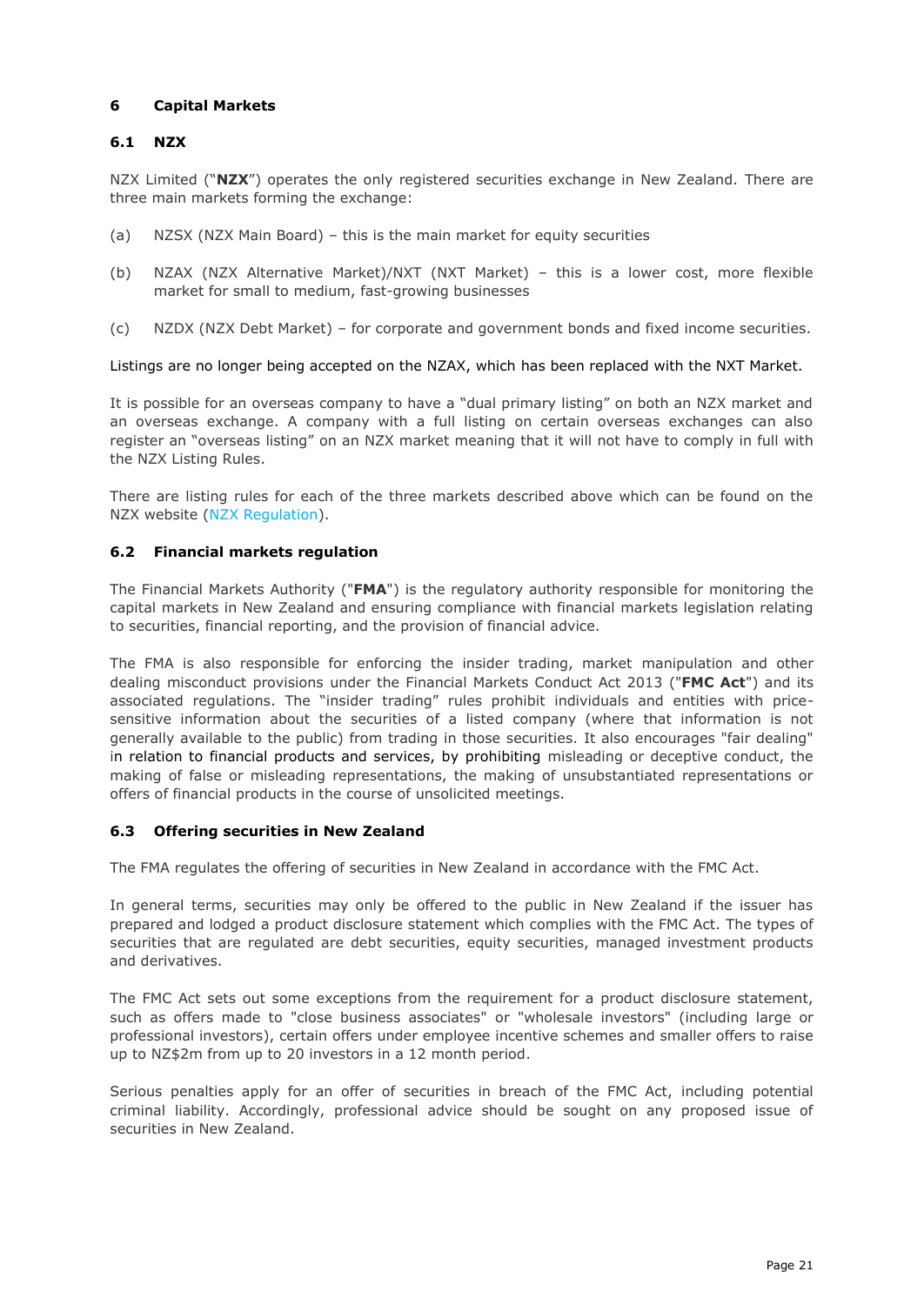# <span id="page-21-0"></span>**6.4 Takeovers Code**

The Takeovers Code is designed to protect minority shareholders where there is a substantial change in control of a Code company. The Code applies to all companies listed on the NZX and to unlisted companies with 50 or more shareholders and 50 or more share parcels.

The "Fundamental Rule" contained in the Code is that a person (and its associated parties) must not acquire more than 20% of the voting securities in a Code company (or increase their control if they already hold more than 20%). In order to avoid a breach of the Fundamental Rule, it is necessary to comply with one of the following exceptions:

- (a) a full or partial takeover offer to acquire shares from all shareholders in the Code company (a full offer being an offer to purchase all shares held, and a partial offer being an offer to acquire a specified percentage of shares from each shareholder)
- (b) an acquisition or allotment of securities that is approved by an ordinary resolution of the shareholders of the Code company who are not involved in the proposed acquisition or allotment
- (c) the "creep" exception, which allows a person holding between 50% and 90% of the voting securities on issue to increase their voting percentage by up to 5% in any 12 month period
- (d) through "compulsory acquisition" where a person already holds 90% of the voting securities in the Code company (in this case the majority holder can force the remaining shareholders to sell their shares to it, and the minority shareholders can also force the majority shareholder to buy them out)
- (e) where an exemption is granted by the Takeovers Panel.

Before any heads of agreement or other contracts are entered into to acquire an interest in a New Zealand company it is important to check if compliance with the Takeovers Code is necessary. Further information can be found at [Takeovers.](http://www.takeovers.govt.nz/)

## <span id="page-21-1"></span>**6.5 Financial services regulation (financial service providers and financial advisers)**

The Financial Advisers Act 2008 provides a regulatory regime for financial advisers and brokers (including those that advise on financial products, provide an investment planning service or make investment management decisions on behalf of another person). That Act sets authorisation or registration requirements, disclosure obligations and minimum standards of professionalism, competency and conduct.

All persons carrying on the business of providing a "financial service" must be registered on the Financial Service Providers Register and must belong to a dispute resolution scheme if they provide services to "retail clients". The purpose of this database is to enable members of the public to access information about the name and address of a financial service provider and the name of the dispute resolution scheme (if applicable) the provider belongs to. The registration requirement is also intended to ensure certain people are prevented from being involved in the management of financial service providers, such as those with specific criminal convictions

A "financial service" includes (among other matters):

- (a) a financial adviser service (giving financial advice or investment planning in the ordinary course of business)
- (b) keeping, investing, administering, or managing money, securities, or investment portfolios on behalf of other persons
- (c) being a registered bank
- (d) providing credit under a credit contract (defined broadly)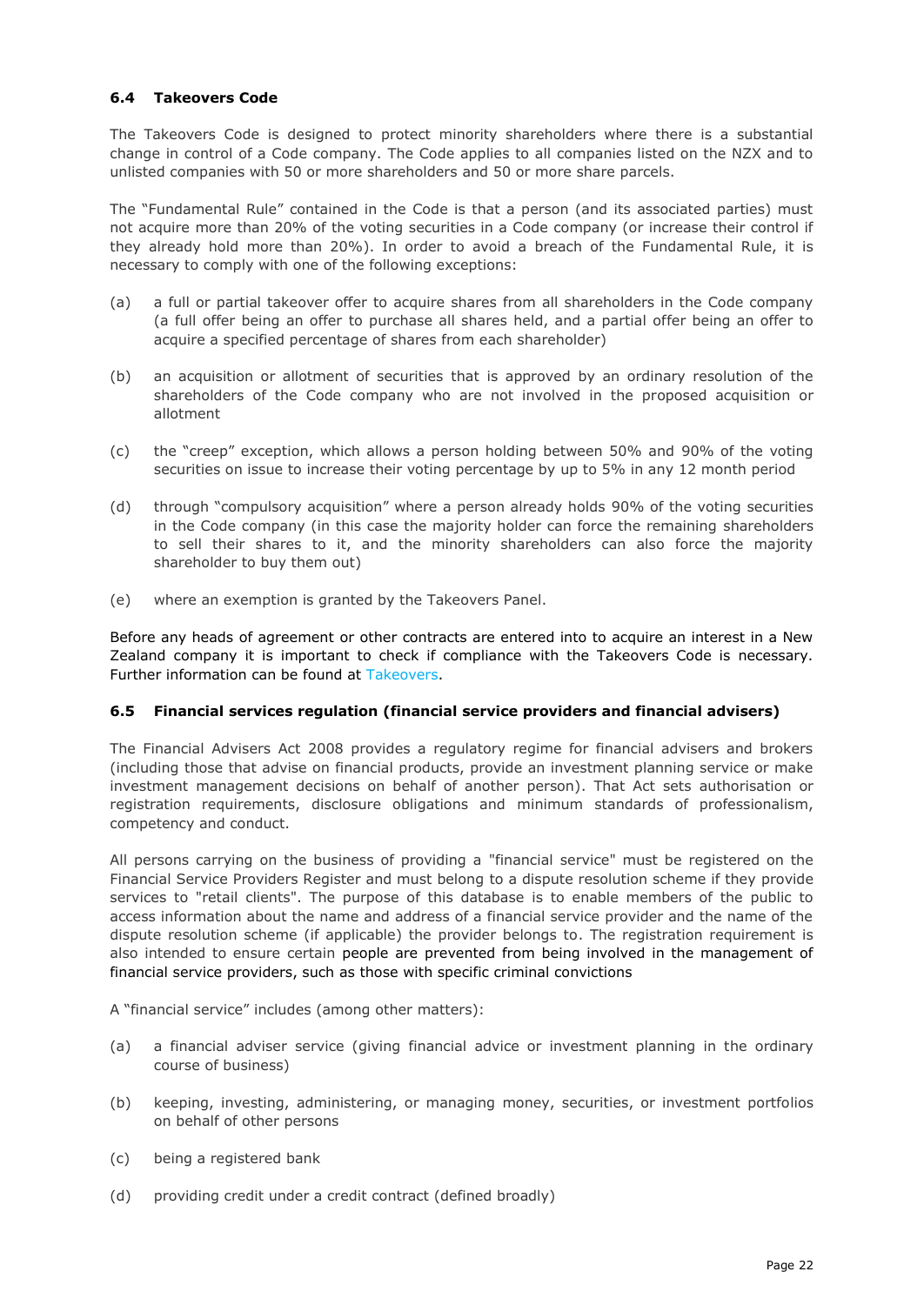- (e) giving financial guarantees
- (f) participating in an offer of securities to the public either as an issuer of the securities or as the promoter (including as a trustee, unit trustee, superannuation trustee or manager)
- (g) operating a money or value transfer service or foreign exchange
- (h) acting as an insurer
- (i) entering into derivative transactions or futures contracts.

Registration is relatively straight forward, but there are significant penalties if any person who is in the business of providing a financial service is not registered. A fine of up to NZ\$300,000 for body corporates, and imprisonment or a fine of up to NZ\$100,000 for individuals, may be imposed for failure to register. A director who knowingly fails to prevent the offence also commits an offence.

## <span id="page-22-0"></span>**6.6 No currency restrictions**

<span id="page-22-1"></span>New Zealand does not have any restrictions on the buying and selling of foreign currency, nor on the repatriation of capital or earnings of a New Zealand business to overseas investors (although there may be tax implications).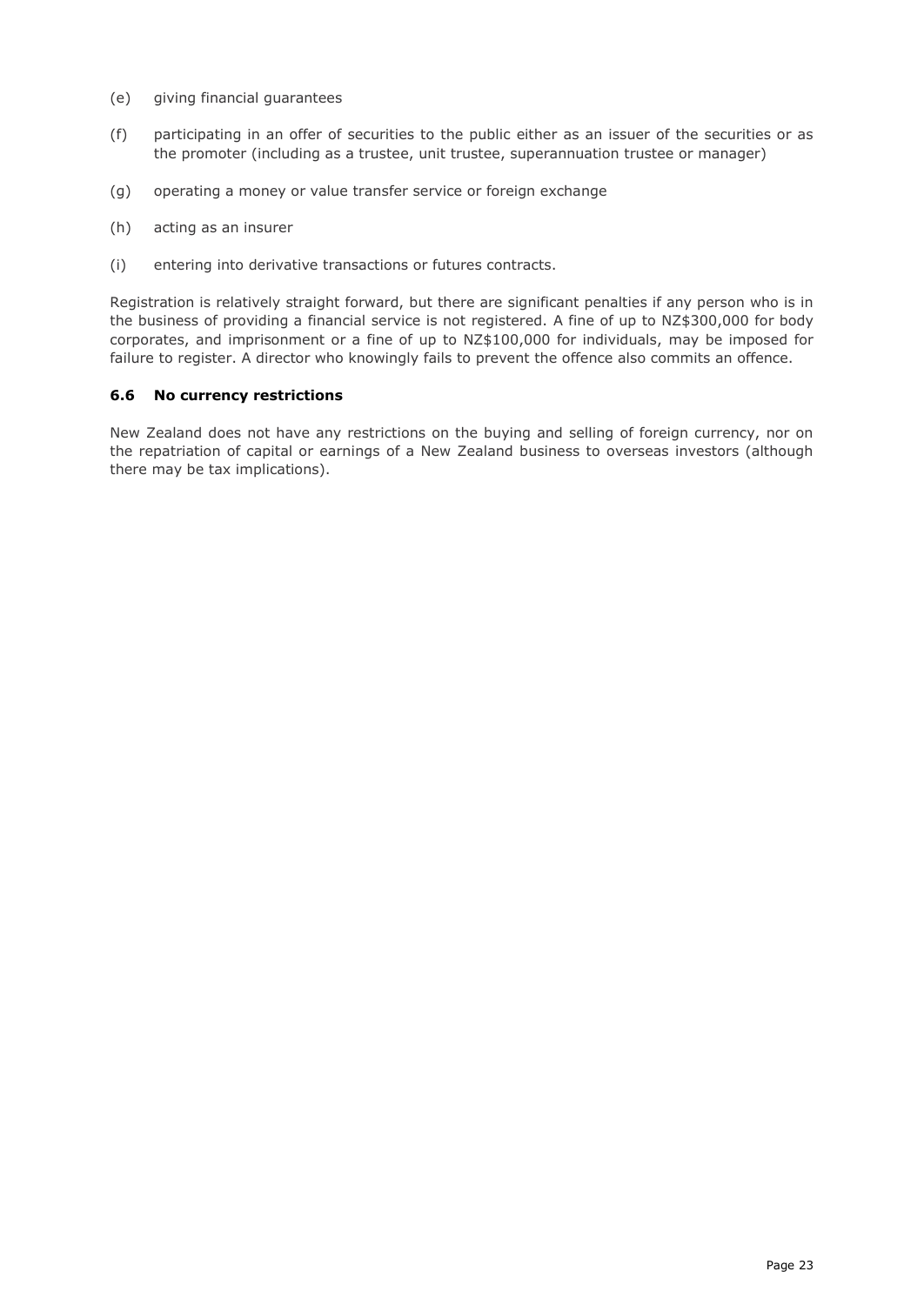## **7 EMPLOYMENT**

## <span id="page-23-0"></span>**7.1 The employment relationship**

Establishing and maintaining good faith relationships is the basis of employment law in New Zealand. It is also a requirement of the Employment Relations Act 2000 which is the key piece of legislation in this area.

## *Types of employment agreements*

Every employee in New Zealand must have a written contract called an employment agreement. This can be either an individual agreement or a collective agreement.

There are some provisions that must be included in employment agreements by law, and there are also a number of minimum conditions that must be met regardless of whether they are included in employment agreements. Employment law also provides a framework for negotiating additional entitlements.

## *Collective employment agreements/unions*

Employers can enter into collective employment agreements with unions representing a group of two or more employees. Unions are regulated societies in New Zealand and are currently the only party allowed to enter into collective agreements with employers. Employees can choose whether or not to join a union, and it is unlawful for an employer (or anyone else) to put unreasonable pressure on an employee to join or not join a union.

## *Fixed term agreements*

Fixed term agreements are used when an employer has a genuine reason based on reasonable grounds to offer a fixed term. This must be explained at the start of the employment relationship. The terms must be recorded in the employment agreement and set out how the employment will end and why. This could be, for example, as a result of the completion of seasonal work or a particular project. Such workers have the same rights as other employees, except that their jobs will finish at the end of the fixed term.

## *Part-time/casual employees*

Part-time employees (who simply work fewer hours than full-time employees) are regarded as permanent employees and have the same rights as full-time employees on that basis.

Casual employees, on the other hand, work intermittently on an "as and when" required basis. Although casual employees also generally derive the same rights as permanent employees, the way in which annual holidays, sick and bereavement leave are applied can vary for these employees.

## *Leave entitlements*

New Zealand law provides for a minimum statutory leave entitlement of four weeks' holiday, 11 public holidays, five days' sick leave and three days' bereavement leave each year. There is no long service leave available as a matter of right in New Zealand. If an employer wishes to offer more than the minimum statutory entitlements, this should be incorporated into an employee's employment agreement as necessary.

Employees may be eligible for paid and unpaid parental leave if they meet certain criteria. The paid leave is funded by the Government, not employers. In most instances, employers must keep jobs open for employees on parental leave.

Employees may also be entitled to other types of leave, for example if they've been injured in a work accident (see Accident Compensation Corporation below) or are training in the armed forces.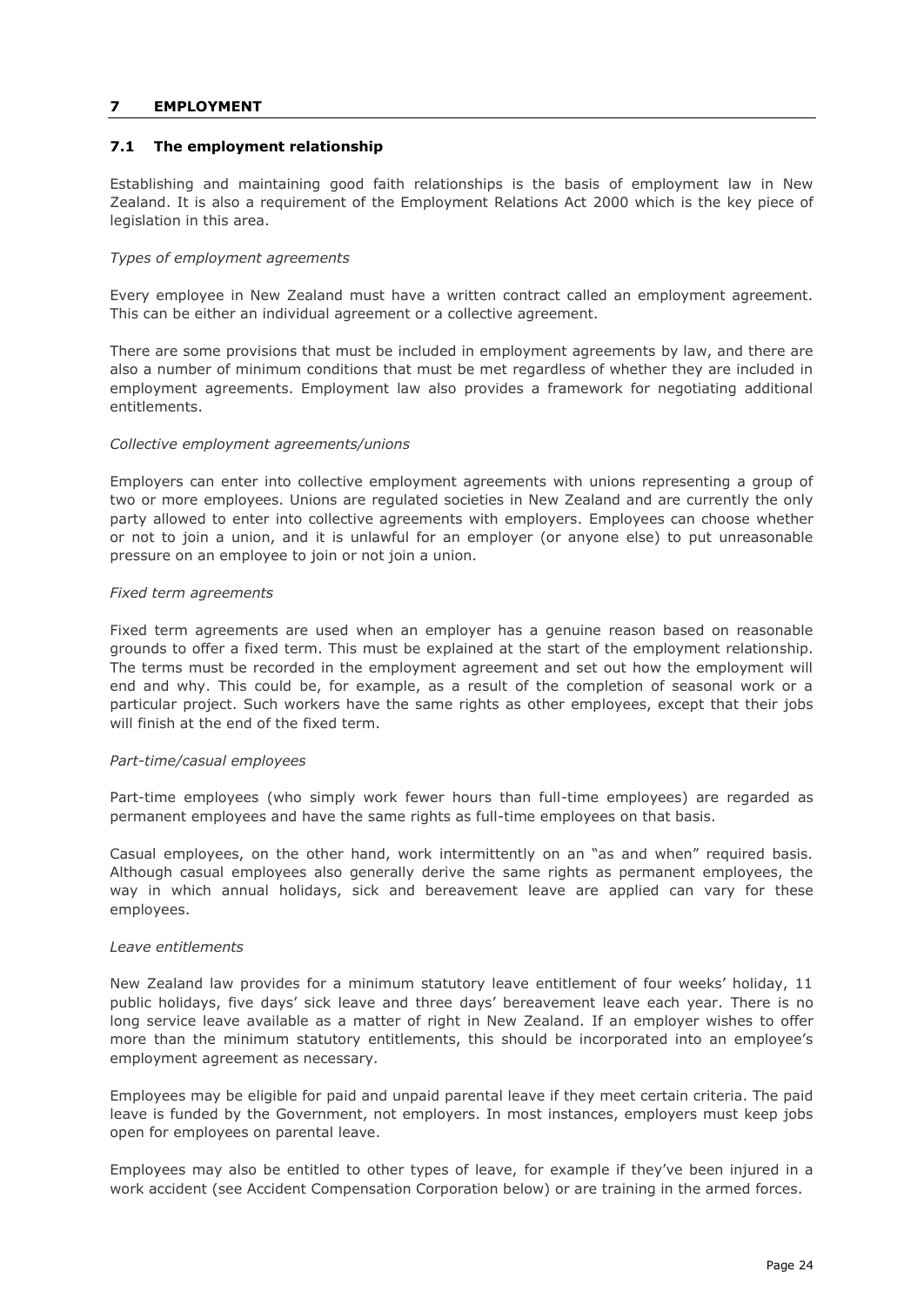## *Trial period and probationary period*

Employers can make an offer of employment that includes either a trial period or a probationary period. Although of similar application, these clauses have a slightly different effect.

A trial period gives an employer the ability to assess the suitability of an employee for a period of 90 days. The employer can then choose to terminate the employee's employment before or at the end of the 90 day period, without the risk of an employee bringing a personal grievance against the employer for unjustified dismissal. However, an employee can raise a personal grievance on other grounds (as opposed to unjustified dismissal), such as discrimination, harassment or unjustified action by the employer. The 90 day trial period must be mutually agreed in writing and is subject to certain language being used.

A probationary period allows an employer to assess the suitability of an employee for a particular role but places greater obligations on an employer in terms of satisfying employment requirements should there be any issues with performance. However, unlike a trial period, probationary periods can be for longer than 90 days and employees can bring a personal grievance claim if they feel they have been unjustifiably dismissed.

Employees on both trial periods and probationary periods are entitled to all other minimum employment rights.

# <span id="page-24-0"></span>**7.2 Ending the employment relationship**

There are several ways in which employment relationships can be ended, including retirement or resignation, dismissal and redundancy. There is no ability to end a permanent employment agreement "at will" in New Zealand.

There is no set age to retire from work in New Zealand, and employers cannot require employees to retire just because of their age. Employees may hand in their resignation at any time, provided they give reasonable notice in accordance with their employment agreement.

There must be a good reason for a dismissal and the dismissal must be carried out fairly, which will depend on the circumstances. The test whether a dismissal is justified is whether an employer has acted in the way in which a fair and reasonable employer would have done in the circumstances. Any relevant provisions in the employment agreement must be followed.

An employer must have a genuine work-related reason for a redundancy. The employer cannot use redundancy as a way of dismissing an employee for reasons relating to the employee personally (such as their performance). The employer must provide information to employees when they are considering changes that will affect their jobs. Generally, there is no right to redundancy compensation unless employers and employees or, where relevant, their union have agreed to it.

# <span id="page-24-1"></span>**7.3 Employment problems/personal grievances**

Every collective and individual employment agreement must contain a clear explanation of the processes for resolving employment relationship problems. A problem includes anything that may harm an employment relationship, including relationships between an employer and employees, as well as among employees.

Some of these problems may be the basis of a "personal grievance" which requires specific treatment under New Zealand legislation. Personal grievances can be brought against an employer for a number of reasons such as actions giving rise to an unjustified dismissal, or if an employer has acted unjustifiably in the event of a redundancy. An employee must raise a personal grievance within 90 days of the action complained of.

The employer and employee have the option of trying to resolve the problem through mediation before applying to the Employment Relations Authority for determination (a judicial-based forum in New Zealand), followed by the Employment Court (the next level of judicial determination).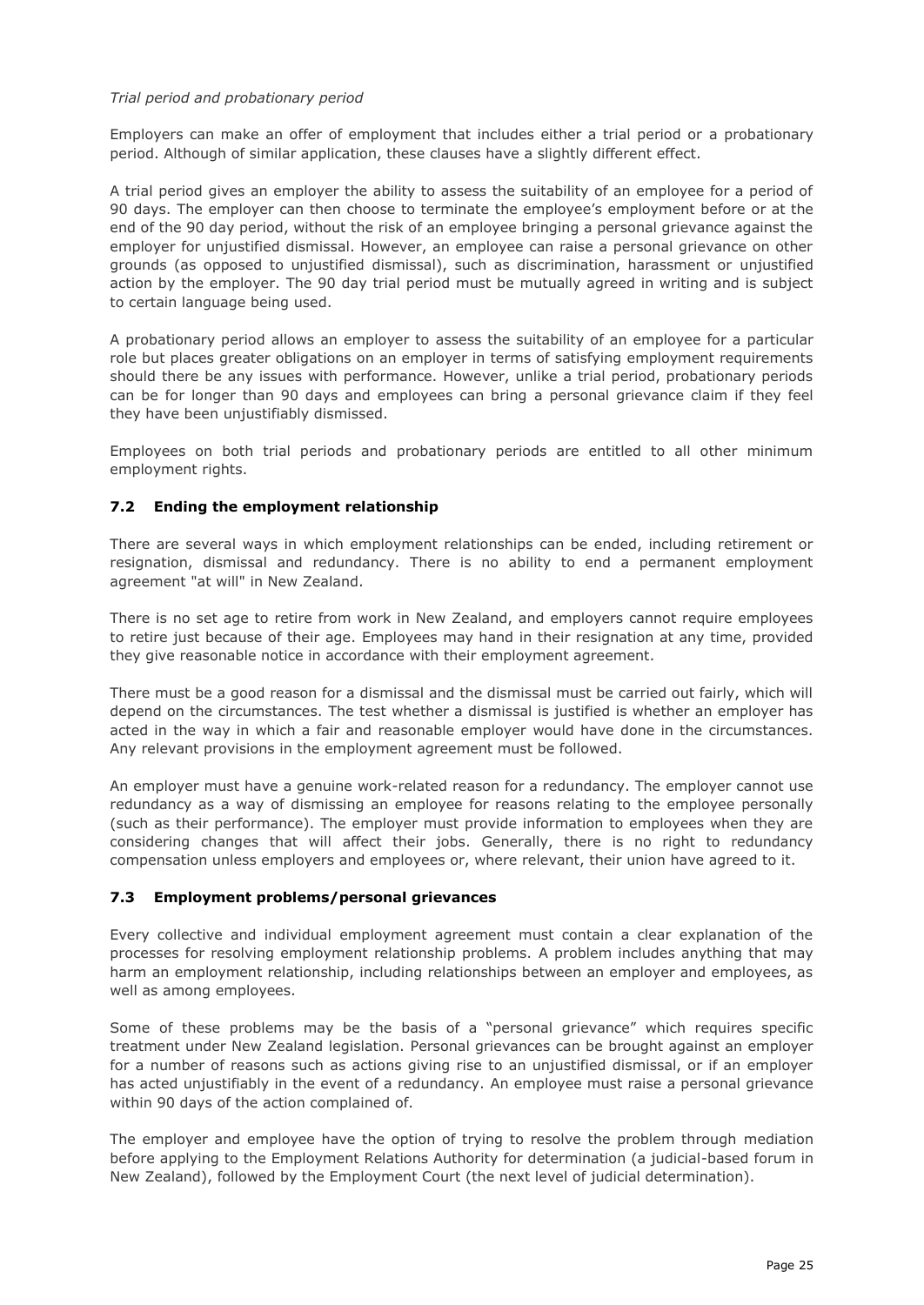# <span id="page-25-0"></span>**7.4 Transfer of employees on sale of business**

Employers have some specific legal obligations where a business is sold or transferred, or work is contracted out. Most employers must follow the procedures set out in the compulsory "employee protection" clause contained in the employment agreement to protect employees in these types of situations.

Employers who employ staff performing certain catering, cleaning, caretaking, laundry and orderly work have special obligations that provide continuity of employment protection to employees during restructuring.

# <span id="page-25-1"></span>**7.5 Health and safety**

The Health and Safety at Work Act 2015 imposes duties upon persons conducting a business or undertaking ("**PCBU**"), and officers of the PCBU, to ensure the health and safety of workers and workplaces.

Under the Act, a PCBU has the primary duty of care to ensure, so far as is reasonably practicable, the health and safety of workers who work for the PCBU, and workers whose activities in carrying out work are influenced or directed by the PCBU. Further, a PCBU who manages or controls a workplace must ensure, so far as is reasonably practicable, that the workplace, the means of entering and exiting the workplace, and anything arising from the workplace are without risks to the health and safety of any person. Under the Act, "worker" includes, among other things, employees, contractors and subcontractors. "Workplace" is defined as any place that a worker is likely to go. In this way, a PCBU may owe duties to those outside of the strict employment relationship itself

Where more than one PCBU owes duties with regard the same matter under the Act, each PCBU with the duty must, so far as is reasonably practicable, consult, cooperate and coordinate activities with all other PCBUs.

Officers must proactively manage workplace health and safety and have a positive duty to exercise due diligence to ensure the PCBU complies with its health and safety obligations. An "officer" includes directors and others in a position to occupy significant management influence (including the chief executive). A failure of an officer to comply with this due diligence duty could result in prosecution and a fine. Further, an officer can face a term of imprisonment but only in circumstances where he or she was found to have been reckless as to the risk of death or serious injury or illness.

# <span id="page-25-2"></span>**7.6 Other obligations**

# *KiwiSaver*

KiwiSaver is a voluntary work-based savings initiative to help New Zealanders with their long-term saving for retirement. There are various obligations imposed on an employer for managing the scheme including providing employees with required information, making deductions from their remuneration and making the required contributions should an employee choose to join the scheme. Members of KiwiSaver are obliged to make a minimum 3% contribution of their gross salary or wages, and employers must make a 3% contribution on behalf of all participating employees. Failure to comply with these obligations can lead to penalties.

# *PAYE (Pay As You Earn)*

PAYE is the system set up by income tax legislation for taxing the income of employees. It must be deducted from most payments made to employees, and paid to the Inland Revenue Department. It applies to all wages, salaries, and extra payments (for example, bonuses and lump sums).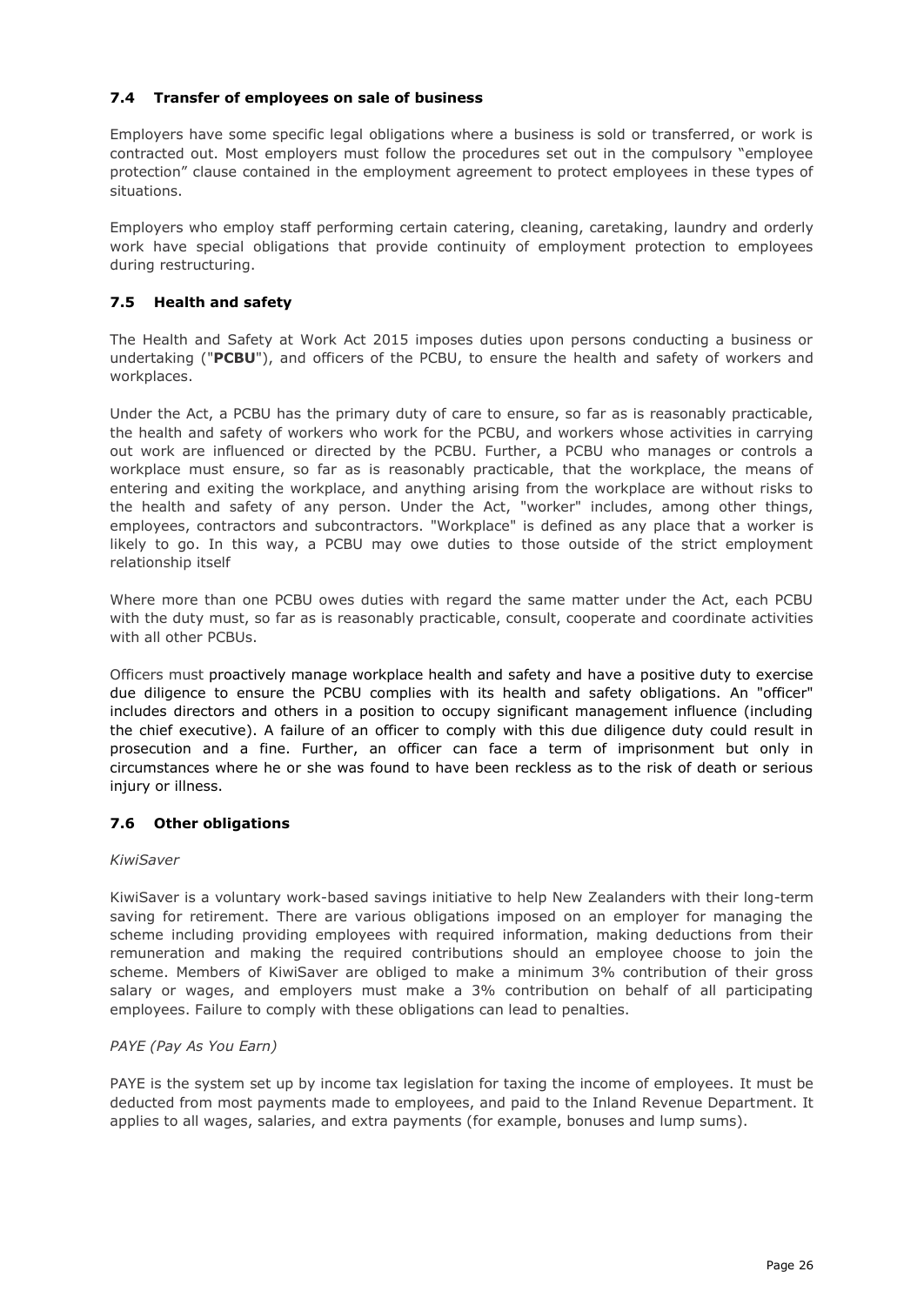## *Minimum Wages and records*

Generally the adult minimum wage prescribed by regulation must be paid to employees aged 16 years and over. Wage time, holiday and leave records must be maintained in accordance with statute.

#### *ACC (Accident Compensation Corporation)*

ACC is a "no fault" scheme which covers any accident that occurs in New Zealand, including workplace accidents. Put simply, ACC is a form of statutory "insurance" administered by a Government agency (the Accident Compensation Corporation) that addresses any compensation and income lost as a result of an accident, whatever the cause. Employers are legally required to pay annual levies for all employees employed by it based on the nature of the profession and the number of employees. Employees also pay ACC premiums which are deducted along with PAYE. When an employee is injured in the workplace, the employer is obliged to pay the first five days the employee is absent. If it is not a workplace accident, then the employer is not obliged to do so.

The 'quid pro quo' of this no fault compensation scheme is that court proceedings for damages from personal injury are generally prohibited in New Zealand.

#### *Discrimination*

An employer is prohibited from discriminating against an employee in their employment in relation to race, gender, religious belief, sexual orientation, and other prescribed grounds. Discrimination in the employee's employment may constitute grounds for a personal grievance under the Employment Relations Act.

#### *Foreign workers*

An employer must not employ a person who is not entitled to work in New Zealand, i.e. is not a New Zealand resident nor a holder of the requisite visa. An employer who hires such a worker could be subjected to a fine of up to \$50,000, even if he or she did not know that the employee was not entitled to work in New Zealand.

## <span id="page-26-0"></span>**7.7 Independent contractors**

Another type of relationship can be utilised to engage workers separate to the employment relationship: an independent contractor relationship arising between a principal and contractor. Contractors are commonly engaged under an independent contractor agreement or a "contract for services" and do not derive the same rights and benefits as employees do under the applicable legislation in New Zealand.

<span id="page-26-1"></span>Normally it is relatively straightforward as to whether a person is engaged under an employment agreement or an independent contractor agreement. However, the types of agreements entered into between the parties are not necessarily conclusive of the nature of the relationship between them. They can be challenged by either party by making an application to the Employment Relations Authority or the Employment Court which will examine the situation using a number of tests in order to determine the real nature of the relationship.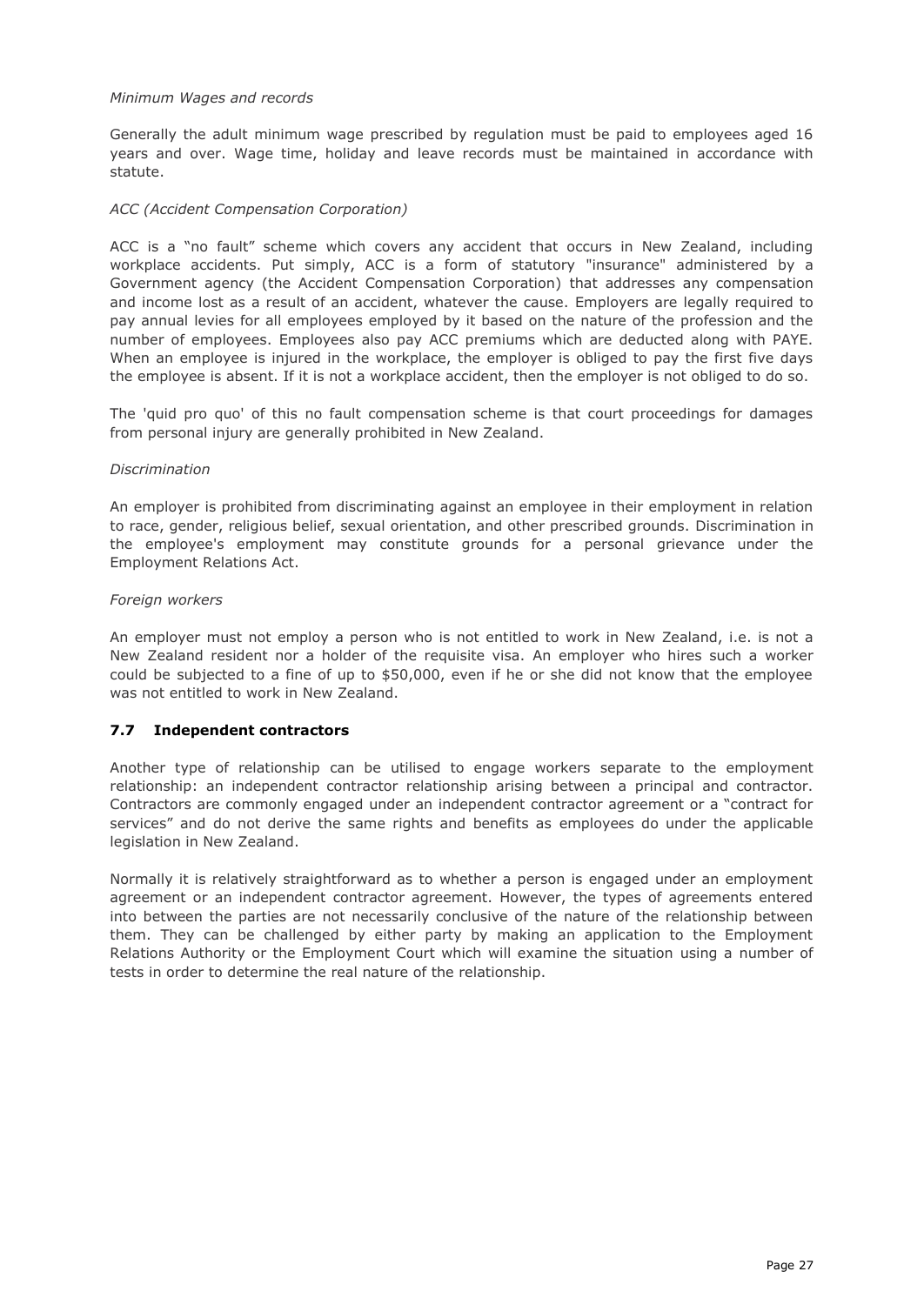## **8 CONSUMER LAWS**

## <span id="page-27-0"></span>**8.1 Fair Trading Act**

The Fair Trading Act 1986 is administered by the Commerce Commission (although in most cases is enforceable by anyone) and covers conduct relating to the promotion and sale of goods and services.

Broadly, it prohibits conduct in trade which is misleading or deceptive (or likely to mislead or deceive), the provision of false information, the making of unsubstantiated representations, and unfair trade practices. It also provides for the disclosure of certain consumer information and promotes product safety.

The Fair Trading Act does not compel businesses to provide information on its goods or services to consumers in all circumstances, but it ensures that any information that is provided to consumers is accurate and prohibits the withholding of important information so consumers can be confident that information they receive when making decisions is reliable and accurate.

Unfair contract terms (defined in wide terms) are also prohibited from being included or relied upon in "standard form consumer contracts".

The Act's broad ambit, mandatory application (it cannot generally be avoided by contract), and potentially severe penalties (including fines up to NZ\$200,000 for individuals and NZ\$600,000 for body corporates, as well as management banning orders) mean that anyone supplying goods or services in New Zealand ought to be aware of the Act.

## <span id="page-27-1"></span>**8.2 Consumer Guarantees Act**

The Consumer Guarantees Act 1993 sets minimum guarantees about goods and services ordinarily purchased for personal or household use, from sellers in trade.

Guarantees in relation to goods include that they will be of acceptable quality, delivered in a timely manner (if relevant), comply with description/sample, and be reasonably fit for any particular purpose the consumer makes known and for any particular purpose for which the supplier represents they are or will be fit.

Guarantees in relation to services include that they will be performed with reasonable care and skill, fit for the purpose supplied for and completed within a reasonable time.

Sellers cannot contract out of their obligations under the Consumer Guarantees Act except in relation to goods or services which are supplied and acquired by parties in trade and it is fair and reasonable to contract out. The Act sets out various remedies for consumers against suppliers and manufacturers when the guarantees are not complied with.

## <span id="page-27-2"></span>**8.3 Credit Contracts and Consumer Finance Act**

The Credit Contracts and Consumer Finance Act 2003 governs the lending of money to consumers. It is designed to assist consumers in making informed choices and to provide a more "level playing field" for consumers.

The Act covers a range of transactions where money is loaned for personal use, including:

- (a) consumer credit contracts where a borrower is given credit for personal use, such as through a mortgage, credit card, arranged overdraft, hire purchase, personal or cash loan
- (b) consumer leases, where someone is leasing goods for personal use and either has an option to purchase the leased goods, or the term of the lease is over one year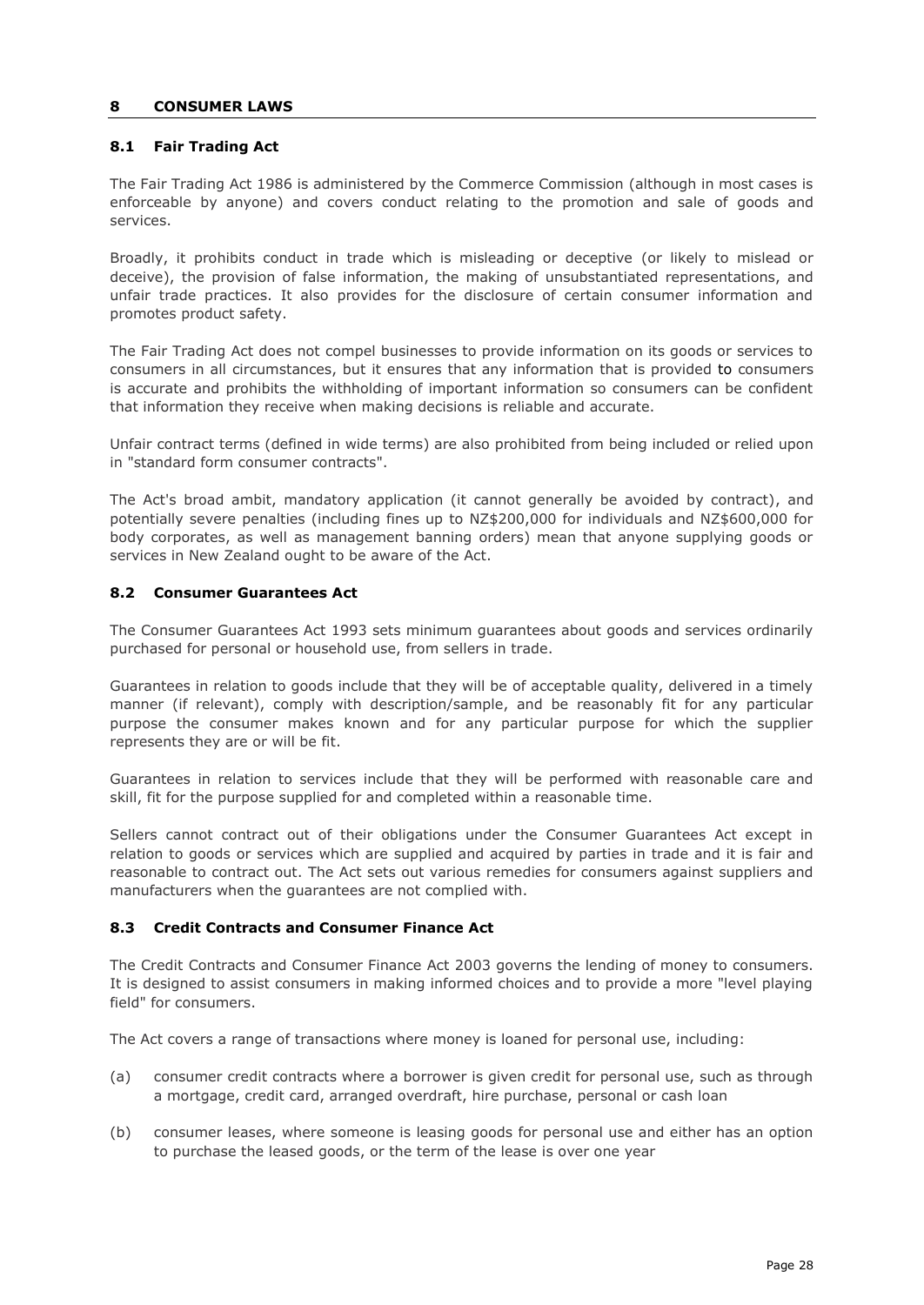(c) buy-back transactions, where a homeowner transfers their home (or an interest in their home) to a transferee, who typically pays their debts or gives them money. The former homeowner (the occupier) has the right to continue living in the home and to buy it back at some time in the future.

Lenders are required to disclose key information about a contract in a clear and accurate manner, including in relation to the lender's fees (which must be reasonable). Oppressive requirements on borrowers are prohibited, as are oppressive enforcement measures.

Borrowers are entitled to cancel their contract in the first few days after receiving disclosure and have the right to repay what they owe on their contract early. They are also able to ask lenders to change their contract if they are suffering unexpected hardship.

Lenders in relation to consumer credit transactions (other than consumer leases) must comply with certain lender responsibility principles requiring lenders to exercise the care, diligence and skill of a responsible lender when advertising; before agreeing to provide credit or finance or taking guarantees; and in all subsequent dealings with borrowers and guarantors. Further, specific duties apply. A "Responsible Lending Code" has been developed as a guide to how to comply with the principles. A court can take a failure to comply with the principles into account in deciding whether a lender has acted oppressively (which, if found, allows the entire transaction to be re-opened and varied or set-aside) and can make orders for (among other things) refunds, compensation and exemplary damages

# <span id="page-28-0"></span>**8.4 Privacy Act**

<span id="page-28-1"></span>Information privacy in New Zealand is protected by the Privacy Act 1993, which governs the collection, handling and use of personal information. Any "agency" (being a person or body of persons, public or private, incorporated or unincorporated but subject to specific exceptions) which collects personal information must comply with the 12 Information Privacy Principles set out in the Privacy Act. Individuals who feel that there has been a breach of these principles with respect to their information may lodge a complaint with the Privacy Commissioner, who will decide whether or not to investigate. The Privacy Commissioner is obliged to act as a conciliator in bringing about a settlement between the individual concerned and the agency, but may ultimately refer an unsettled complaint to the Human Rights Tribunal. Other than the principle which relates to free access of individuals to their own personal information, none of the Information Privacy Principles are enforceable in court.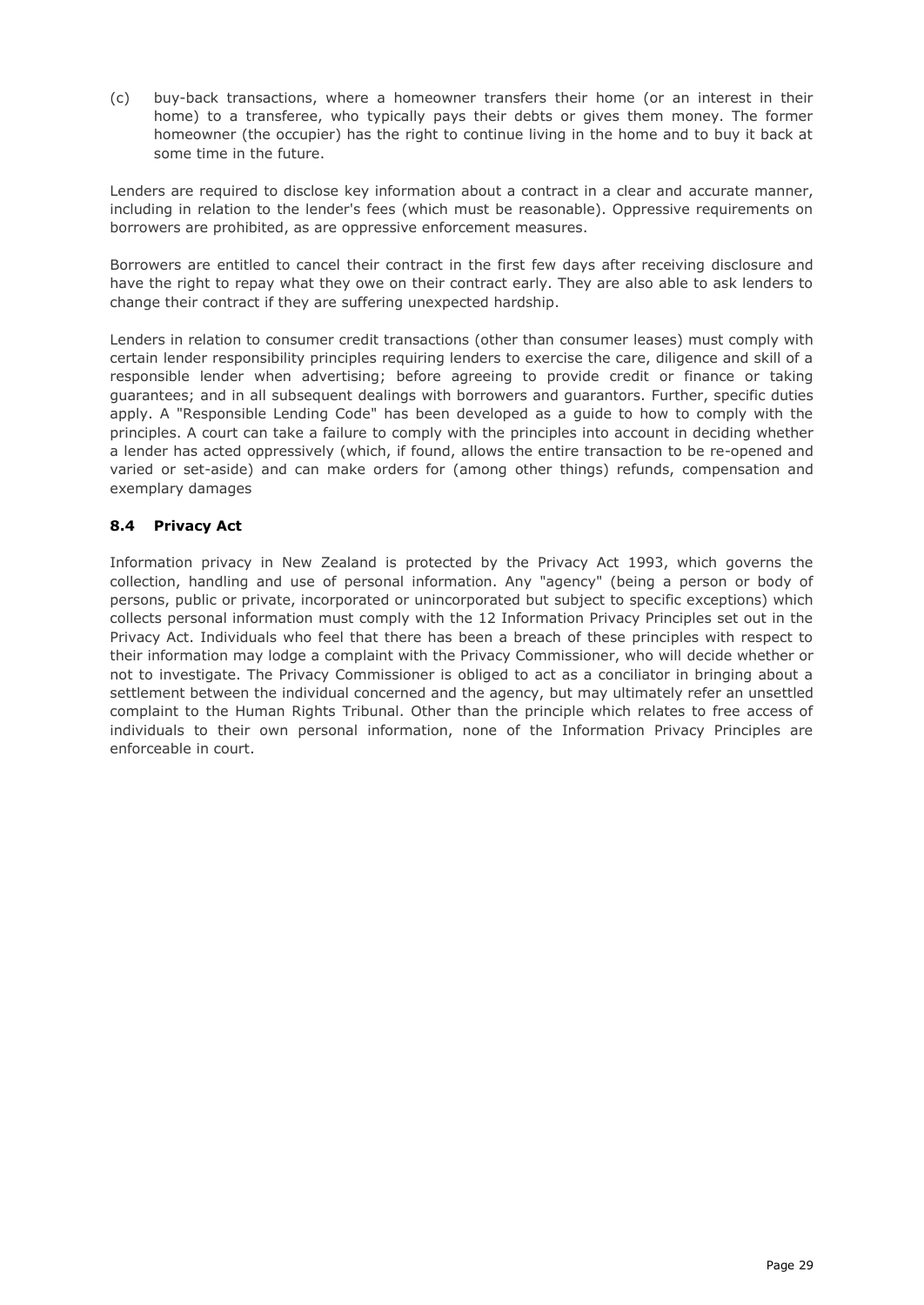## **9 COMPETITION LAW: COMMERCE ACT**

## <span id="page-29-0"></span>**9.1 Restrictive trade practices**

The purpose of the Commerce Act 1986 is to promote competition in markets. The Act prohibits agreements which substantially lessen competition in a market, such as agreements to fix prices, carve out market conduct or abuse a dominant market position.

Co-ordinated conduct prohibited by the Commerce Act includes:

- (a) agreements that substantially lessen competition in a market
- (b) agreements that exclude or restrict dealings with a competitor
- (c) agreements that fix, maintain or control prices (cartels).

Unilateral conduct prohibited by the Commerce Act includes:

- (a) taking advantage of a substantial degree of market power in a market for an anticompetitive purpose
- (b) specifying a price (or a minimum price) for the sale of its goods by another.

In assessing whether competition has been substantially lessened, the Courts will consider whether other market participants can compete effectively (for example by setting their own prices, standards of quality and output volumes) and how hard it is for new competitors to enter the market.

The Commerce Commission can investigate complaints regarding anti-competitive practices. There are a number of actions it may take where it believes the Act has been breached, including issuing warnings or bringing a prosecution in the High Court. Significant financial penalties apply for engaging in restrictive trade practices - up to NZ\$500,000 for individuals, and for body corporates: the greater of NZ\$10 million, or three times the value of any commercial gain from the contravention (if ascertainable) or 10% of the turnover of the body corporate (together with its related bodies corporate).

At the time of writing, The Commerce (Cartels and Other Matters) Amendment Bill ("**Bill**"), is before Parliament, which focusses on deterring "hard core cartel behaviour". This encompasses provisions, contained "in a contract, arrangement, or understanding, that has the purpose, effect, or likely effect of 1 or more of the following in relation to the supply or acquisition of goods or services in New Zealand:

- (a) price fixing
- (b) restricting output
- (c) market allocating.

The Bill provides three exemptions to what would otherwise be cartel behaviour, being vertical supply contracts, joint buying agreements and collaborative activities. Joint ventures are likely to be seen as "collaborative activities", provided that any "cartel" activity is reasonably necessary for the purpose of the collaborative activity and it will not have, or would not be likely to have, the effect of substantially lessening competition in the market. Where certainty is required, the Bill also introduces a clearance regime similar to the Commerce Commission's business acquisition regime (see below). Competitors can prospectively apply to the Commission for clearance.

The proposed reforms will bring New Zealand's cartel regime into greater alignment with trading partners (particularly Australia), although a proposal to criminalise such behaviour has recently been dropped.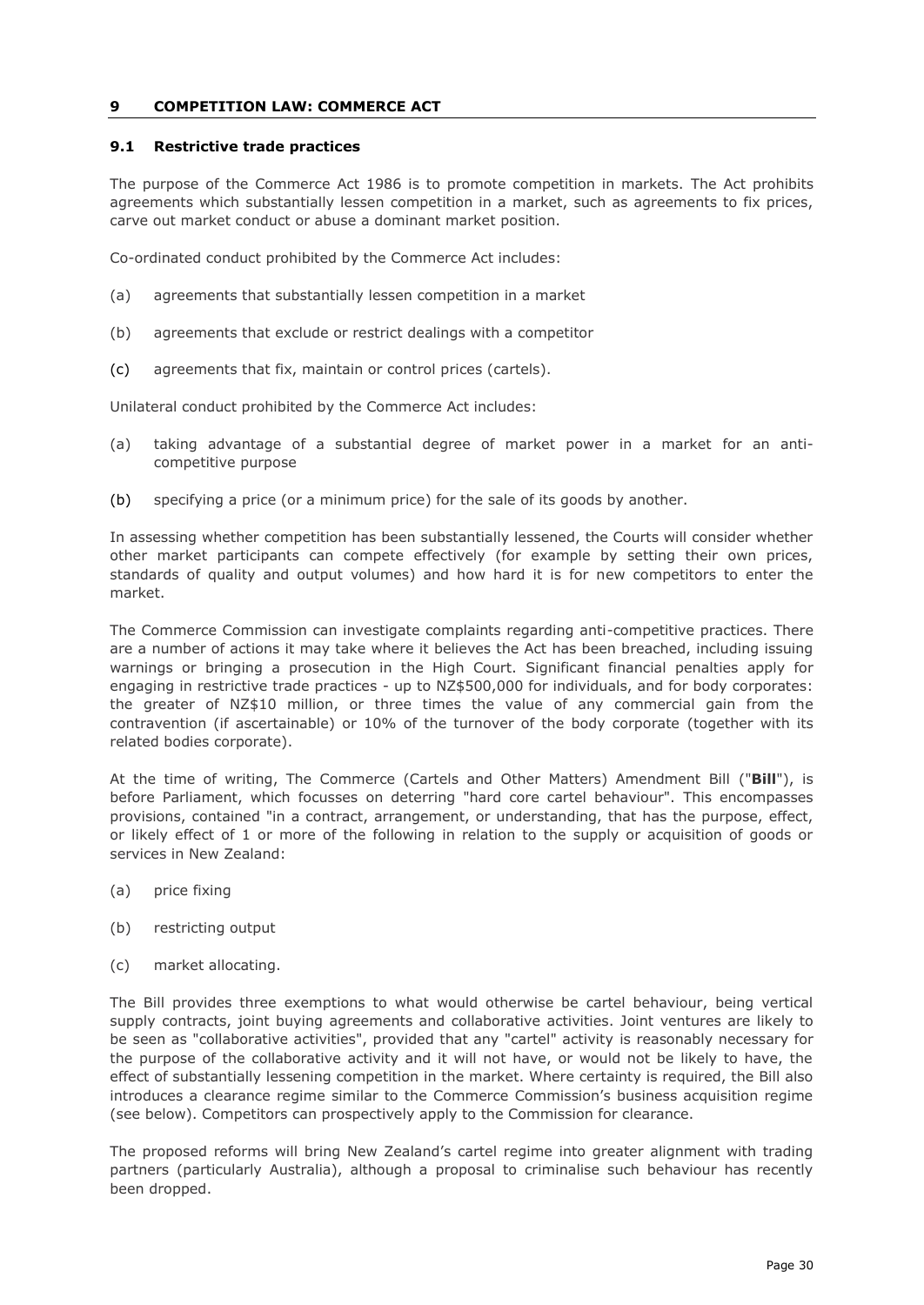## <span id="page-30-0"></span>**9.2 Business acquisitions**

Mergers and acquisitions of business assets or shares where such transactions would, or would be likely to, have the effect of substantially lessening competition in a market are prohibited. The Commerce Commission provides guidance called "concentration indicators" which are used to identify mergers which are less likely to raise competition concerns. A merger is unlikely to require a clearance application where, post-merger:

- (a) the three largest firms in the market have a combined market share of less than 70%, and the merger firm's combined market share is less than 40%
- (b) the three largest firms in the market have a combined market share of 70% or more, and the merger firm's combined market share is less than 20%.

If a clearance or authorisation is given by the Commerce Commission for the acquisition of assets of a business or shares, then no action may be taken against the acquisition by the Commission or any other party while that clearance or authorisation is in force.

The penalties for proceeding with a prohibited acquisition include divestment orders and penalties of up to NZ\$500,000 for individuals and NZ\$5 million for body corporates.

## <span id="page-30-1"></span>**9.3 Clearances and authorisations**

A clearance may be granted in respect of an acquisition where the Commission is satisfied that the acquisition will not, or will not be likely to, have the effect of substantially lessening competition in a market. A party seeking clearance (which is voluntary) must complete the standard application form and provide this to the Commission, which will then commence an investigative process, gathering relevant information. The Commerce Act prescribes a 10 working day period from receipt of the application for reaching a decision, however this may be extended if the parties agree. As the application is deemed to be declined if no decision is made within the prescribed period, the decision period is frequently extended (often significantly so in more complex applications). The Commission may only grant a clearance when it is satisfied, on the balance of probabilities, that the acquisition would not result in a lessening of competition. Parties have a right to appeal to the High Court if a decision is made not to grant clearance.

An authorisation may be granted where a proposed acquisition will or will be likely to result in a substantial lessening of competition, if the Commission finds that the public benefit directly related to the acquisition outweighs any detriment. Benefits need not be solely economic and may, for example, be social or environmental. Product innovation, improved export earnings and international competitiveness and the avoidance of corporate failure are examples of benefits which the courts have recognised in the past.

The process for granting an authorisation is much the same as that for a clearance, however once the Commission has received the application form and completed its investigation, it will then issue a draft determination. This sets out its initial view and invites submissions from interested parties. This will usually be followed by a conference where interested parties may present to the Commission, before further analysis and determination is carried out. The Act provides for a 60 working day timeframe from receipt of the application for reaching a decision, unless a longer period is agreed. As with clearances, there is a right of appeal where authorisation is declined, but unlike clearances, authorisations are rarely granted.

<span id="page-30-2"></span>Authorisations may also be granted to what would otherwise be a prohibited restricted trade practice where it can show that the conduct brings benefits which outweigh the potential harm arising from a loss of competition. Again, the authorisation process can be lengthy and complex.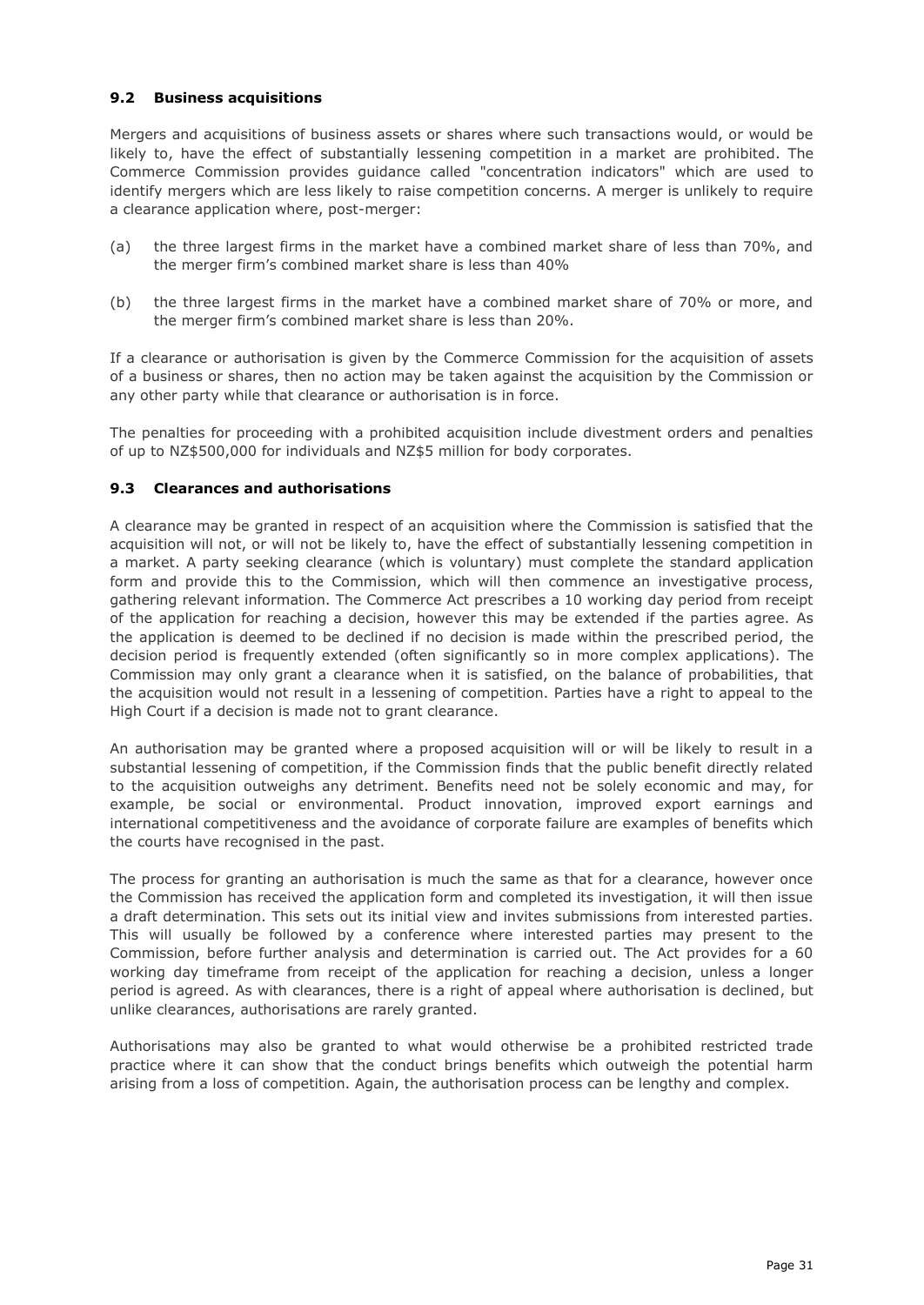## **10 CREDITOR PROTECTION: SECURITY OVER PERSONAL PROPERTY**

The Personal Property Securities Act 1999 sets out a regime (similar to that used in North America and Australia) for creating and enforcing security interests in personal property.

**Personal property** is essentially all property other than land (and a few other specific exceptions). A **security interest** is defined broadly to include any interest in personal property, created or provided by a transaction that, in substance, secures payment or performance of an obligation, without regard to the form of the transaction and without regard to the person who has title to the collateral. Security interests also include retention of title arrangements and leases of goods for a term of more than one year (or an indefinite term).

In order to protect a secured party's priority to personal property against claims from other secured creditors of the debtor, the security interest must "attach" to the personal property and a secured party must "perfect" the security interest in the personal property.

Attachment occurs when the debtor enters into a valid security agreement. In order to be valid, the security agreement must:

- (a) be signed or agreed to in writing by the debtor
- (b) contain a description of the personal property to be secured so that it is reasonably capable of identification
- (c) create the security interest or charge over the personal property.

Generally, perfection of the security interest occurs when the secured party registers a financing statement on the Personal Property Securities Register ("**PPSR**"). The PPSR is an online register controlled by the Registrar of Personal Property Securities.

<span id="page-31-0"></span>The Act sets out priority rules and enforcement options for secured parties. Priority is determined by order of perfection, although there are a number of specific priority rules which modify this general rule.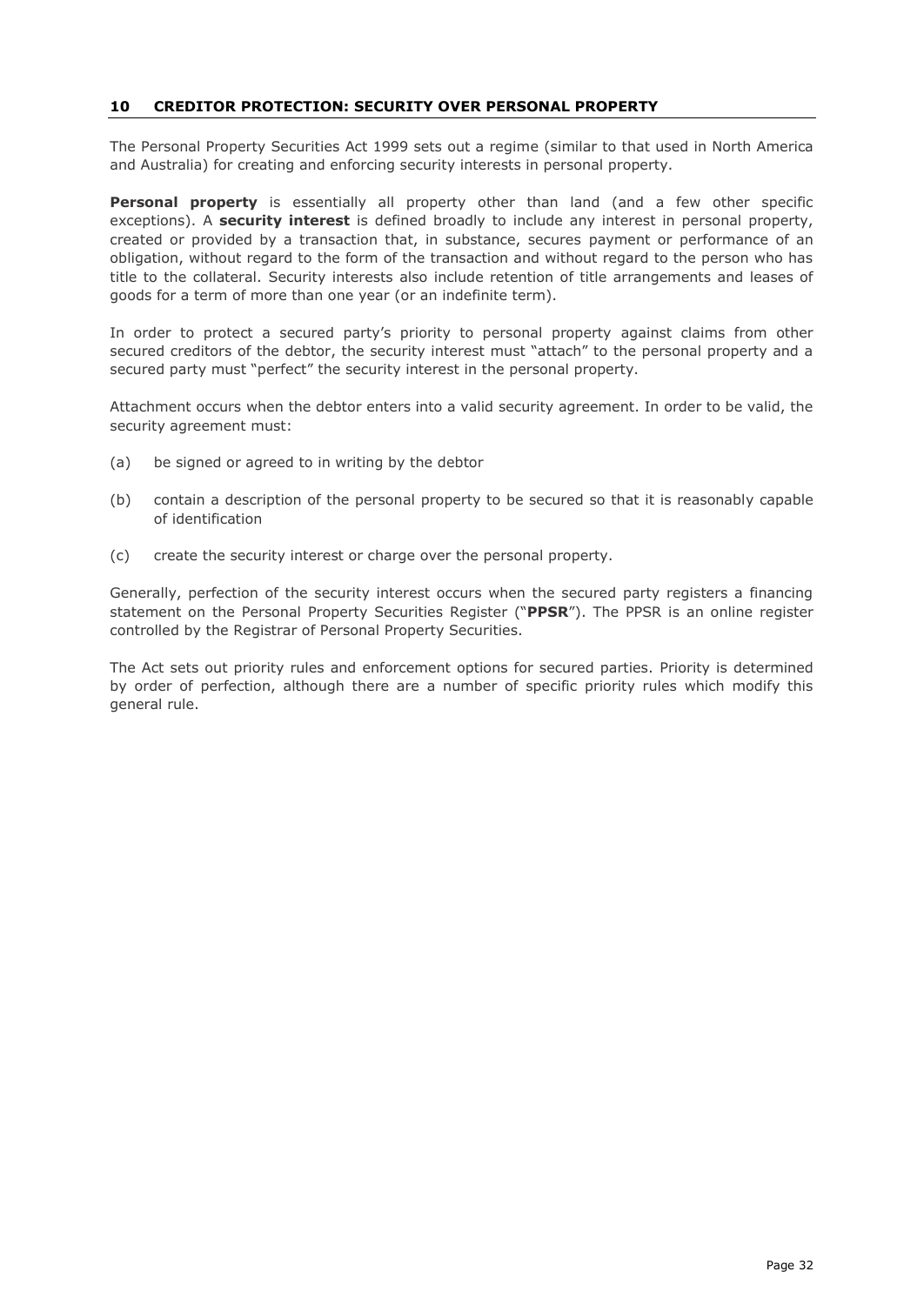# **11 INTELLECTUAL PROPERTY**

Intellectual Property laws are well established in New Zealand. A patent system was enacted in New Zealand only 20 years after the signing of the Treaty of Waitangi (1840). Since then, New Zealand has become a signatory to several international treaties and conventions in relation to intellectual property, including the Patent Co-operation Treaty, the Paris Convention, the Berne Convention, and the Agreement on Trade-Related Aspects of Intellectual Property Rights (TRIPS).

The Intellectual Property Office of New Zealand is responsible for the registration and administration of trade marks, patents, designs and plant variety rights.

## <span id="page-32-0"></span>**11.1 Trade marks**

Registration of a trade mark under the Trade Marks Act 2002 confers the exclusive right to use the mark in relation to the registered goods and services. Like most of its trading partners, New Zealand uses the Nice Classification System to identify and correctly classify goods and services into one of 45 classes.

But there are a few important differences in local New Zealand requirements and trade mark practice – for instance, where a trade mark is, or appears to be, a derivative of a Maori sign, the application will be forwarded to the Maori Trade Marks Advisory Committee for further consideration in the examination stage.

The trade mark register is publicly available and registration lasts for a term of 10 years (from the date of application or convention priority date) and can be renewed every 10 years.

## <span id="page-32-1"></span>**11.2 Patents**

A patent granted under the Patents Act 1953 grants the registered proprietor of an invention the exclusive right to make, use and sell the patented invention during the term of the patent (a monopoly). Patents are granted for a maximum term of 20 years, provided renewal fees are paid.

In order for an invention to be patented it must meet certain criteria. It must be new, inventive and useful. It cannot be obvious to someone with a good knowledge and experience of the subject. It must be capable of being made and used in some kind of industry.

Although there are a few narrow exceptions, as a general rule it is essential that the invention is not disclosed prior to filing. Because each patent claim is assessed against everything that is published or in use before the priority date (this information is called the "prior art base"), prior disclosure of (or "commercially working") the invention could jeopardise patentability.

Not all inventions are patentable. Inventions which are excluded from patent protection in New Zealand include:

- (a) scientific theories or mathematical formulae
- (b) art works and literature
- (c) business schemes or ways of presenting information
- (d) computer programs
- (e) methods of human medical treatment
- (f) diagnostic methods practised on humans
- (g) processes for cloning humans
- (h) using human embryos for industrial or commercial purposes
- (i) plant varieties.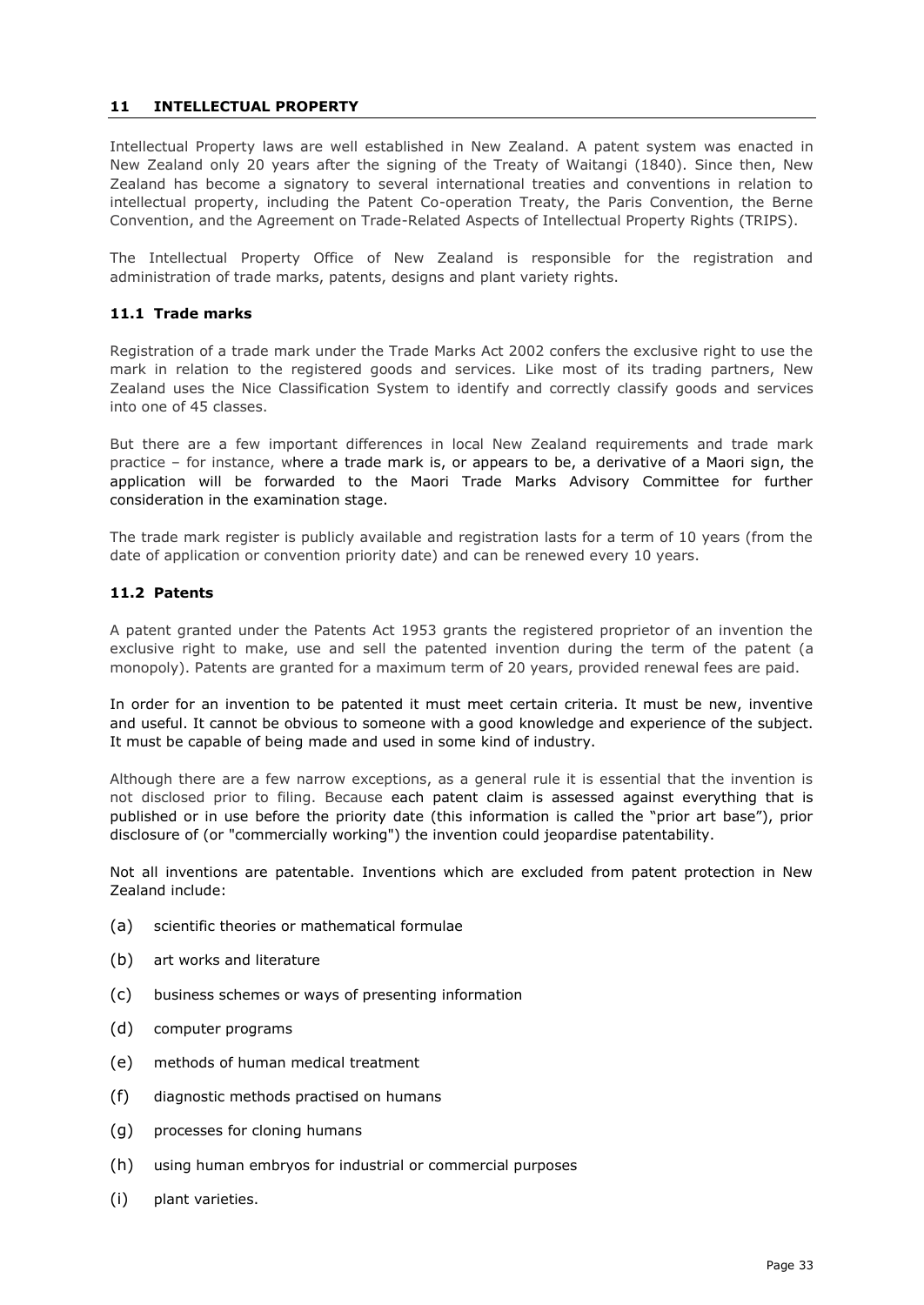# <span id="page-33-0"></span>**11.3 Designs**

Design relates to the visual appearance of an article. A registrable design in New Zealand is defined as the new or original features of shape, configuration, pattern or ornament that are applied to an article by any industrial process or means.

To be registrable, the design must:

- (a) not be published in New Zealand before the filing date. This means that you should keep the design confidential and not publish the design at least until after you have filed the application to register. In particular do not show your design on a website or in publicity pamphlets until after you have made your application
- (b) consist of new or original "features of shape, configuration, pattern or ornament" that are applied to an article by any industrial process or means
- (c) have features that appeal to and are judged solely by the eye
- (d) not be purely functional or relate to a method or principle of construction.

The term of a design registration is 15 years maximum (provided renewal fees are paid at five and 10 years from the application date).

## <span id="page-33-1"></span>**11.4 Copyright**

Copyright is not registrable in New Zealand. Rather, copyright is an automatic unregistered right that comes into existence every time an original work is created, published and performed.

To qualify, the work has to be **original** and fall into one or more of the following categories:

- (a) *literary works* including text like emails, training manuals, novels and song lyrics; tables and compilations including multimedia works, and computer programs
- (b) *dramatic works* including dance, mime and film scenarios or scripts
- (c) *musical works* including the score and sheet music
- (d) *artistic works* including paintings, drawings, diagrams, maps, models, photographs and sculptures
- (e) *sound recordings* separate to the actual music or story
- (f) *films* for any genre or format, separate from the underlying script, music or broadcast
- (g) *communication works* including radio and television broadcasts and internet webcasts
- (h) *typographical arrangements of published editions* covering the layout of the edition derived from a complete or partial literary, dramatic or musical work.

Owners of such original works are granted rights under the Copyright Act 1994, such as the right to make copies adapations, issue copies to the public and perform/play/show the work in public.

The term of copyright for most works is generally 50 years beyond the death of the author. However, that protection period is shortened for artistic works that have been industrially applied, and for publisher's copyright (typographical layout of a published edition).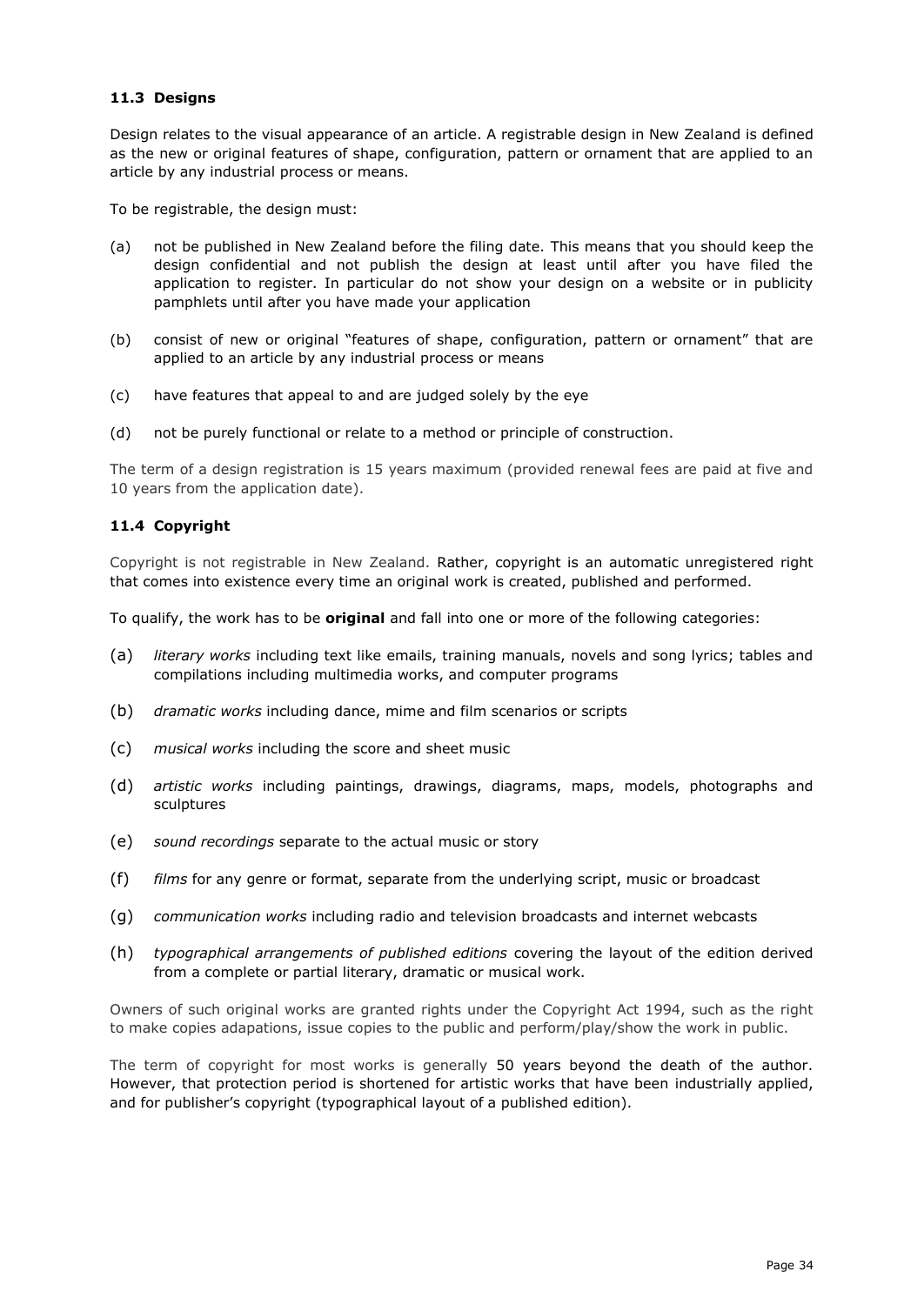Authors and directors have certain "moral rights" in addition to the economic rights provided under the Copyright Act 1994. These rights include:

- (a) the right to be identified as the author of a work (the right of attribution)
- (b) the right to object to derogatory treatment of the work (the right of integrity)
- <span id="page-34-0"></span>(c) the right not to have a work falsely attributed to them.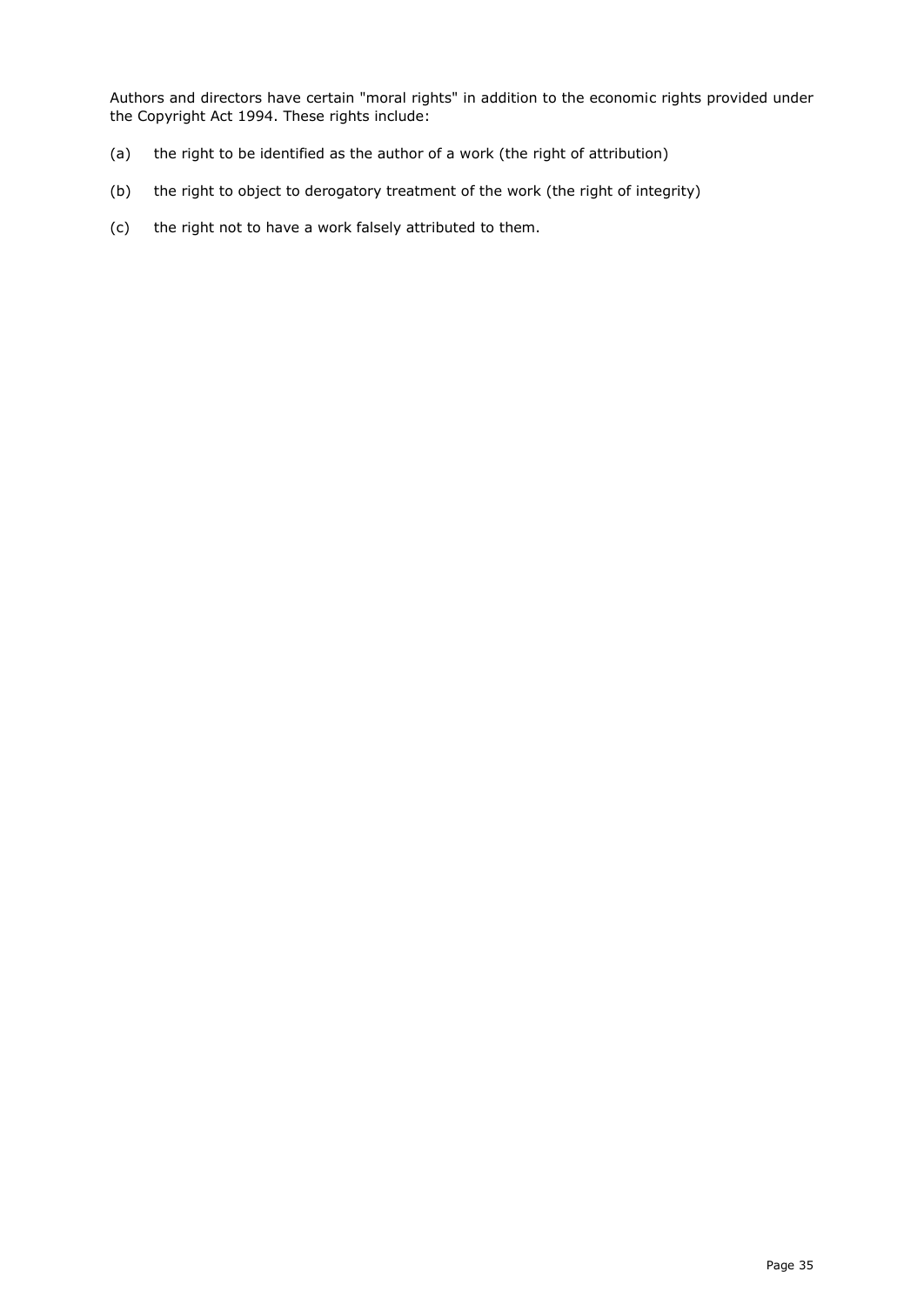#### **12 THE NEW ZEALAND LEGAL SYSTEM**

## <span id="page-35-0"></span>**12.1 Government**

The New Zealand system of government is derived from the English one and comes from two main sources, the common law and statute law.

The common law is a body of law made up from judicial decisions made in New Zealand. Additionally, other decisions made in jurisdictions such as the United Kingdom, Australia, United States and Canada are sometimes relevant and often used to assist the Courts to make decisions in novel or emerging areas of law. Statute law is the law made by New Zealand's Parliament.

An integral feature of the New Zealand system is the separation of power among three different branches of Government. The division of power seeks to ensure that no one branch can act unconstitutionally. The three branches are the legislature, the executive and the judiciary.

## *Legislature (Parliament)*

The role of the legislature is to make law. The legislature consists of New Zealand's Parliament which has developed from the British parliamentary system known as the Westminster system of government and is the highest law making body in New Zealand. Parliament consists of two parts.

The first is the head of state of New Zealand (Queen Elizabeth II) who is represented by the Governor-General. The Governor-General is appointed by the Queen, on the Prime Minister's recommendation, for a term of five years. The Governor-General exercises the Queen's royal powers and his or her main constitutional function is to invite the leader of the majority political party to form a government. The Governor-General is required by constitutional convention to follow the advice of government ministers. This means that the Governor-General does what the Government advises him or her to do. (Although there are some situations where the Governor-General may be required to exercise independent judgment, this has not happened for a long time.)

The second is the New Zealand Parliament. It has one chamber, called the House of Representatives. The House consists of 120 members of parliament (MPs) who are elected to the House for a three year term. New Zealanders aged 18 and over elect the MPs by voting in elections every three years. The House's responsibilities include to debate and pass legislation, provide a Government, supply money and represent the views of the people of New Zealand.

## *Executive (PM, Cabinet and public sector)*

The role of the executive is to initiate and administer law. The executive is made up of the Prime Minister, the Cabinet (which consists of ministers who are members of the governing party or parties in Parliament and is presided over by the Prime Minister) and the public sector.

## *Judiciary*

The role of the judiciary is to apply the law. The independence of the judiciary is an important principle of the New Zealand constitution. As a result, freedom from political interference is an essential feature of the judiciary's position within the New Zealand legal system. It is the judge's role to apply the law to every case that comes before the Court. Judges, however, also develop law by deciding what legislation passed by Parliament means by interpreting it. Judges are appointed by the Governor- General. All judges are lawyers with at least seven years' experience, and usually have many more. See below for more information on New Zealand's court system.

## *New Zealand's constitution*

New Zealand does not have a single written constitution. The Constitution, which is the foundation of our legal system, is drawn from a number of important statutes, judicial decisions and customary rules known as constitutional conventions.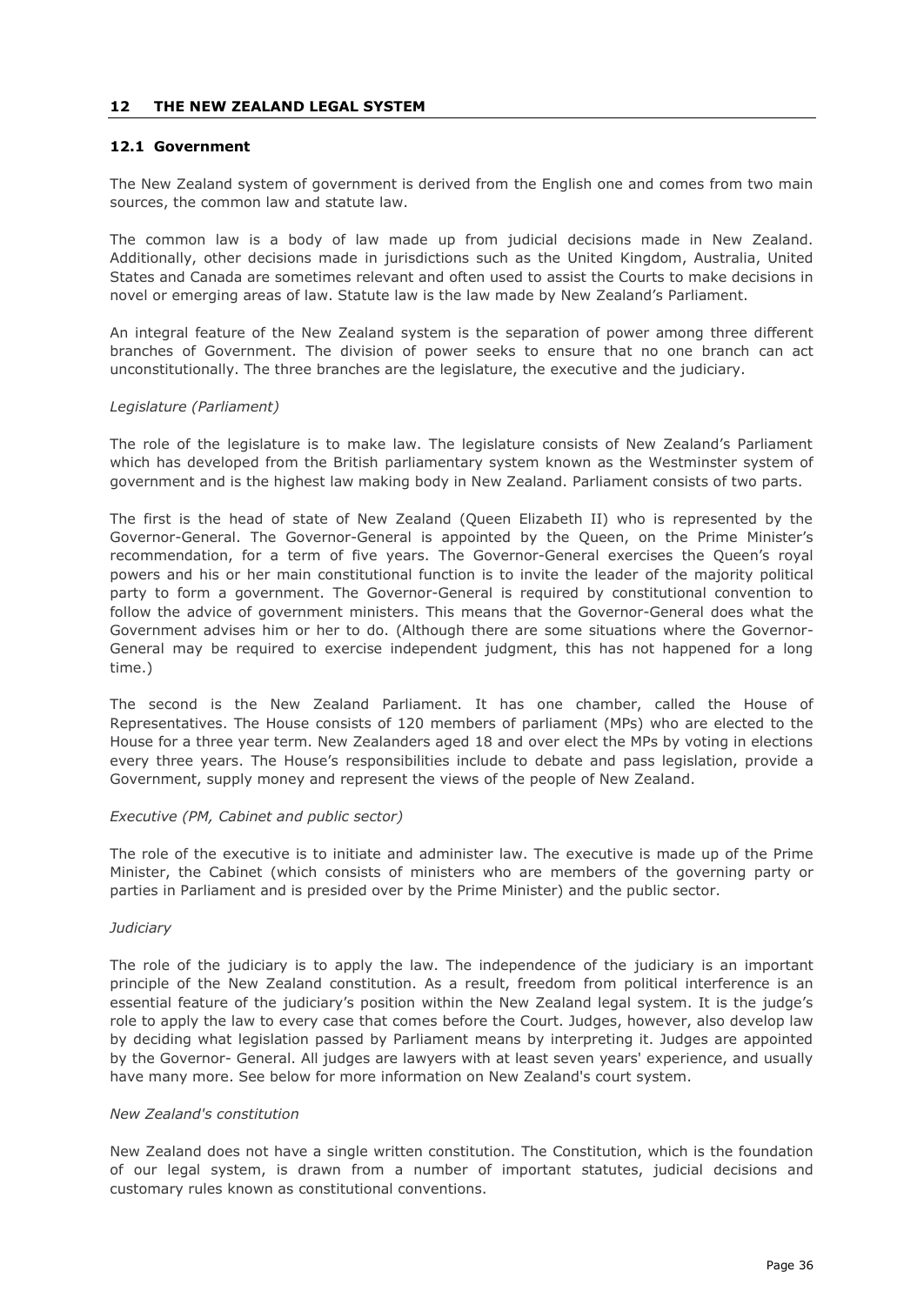## *The Rule of Law*

The Rule of Law also forms a significant part of the New Zealand Constitution. The principles of the Rule of Law encompass ideas such as:

- (a) the powers exercised by MPs and officials are based on legal authority
- (b) minimum standards of justice exist to which the law must conform
- (c) the law should have safeguards against the abuse of wide discretionary powers
- (d) unfair discrimination should not be allowed by the law
- (e) a person should not be deprived of his or her liberty, status or other substantial interest without the opportunity of a fair hearing before an impartial Court or Tribunal.

## *The Treaty of Waitangi*

The Treaty of Waitangi was signed in 1840, as an agreement between the British Crown and a large number of Maori. Today the Treaty is widely accepted to be a constitutional document, which establishes and guides relationships between the Crown, New Zealand and Maori.

# <span id="page-36-0"></span>**12.2 The court system**

New Zealand has a hierarchical Court system which has jurisdiction to hear both criminal and civil claims. New Zealand also has a specialist family court, environment court, employment court, youth court and Maori land court.

The New Zealand processes closely resemble those of England and Australia. With a small number of exemptions, civil cases are determined by a judge sitting alone and not with a jury. However, juries are common in serious criminal trials.

# <span id="page-36-1"></span>**12.3 Arbitration**

Parties are able to resolve their disputes by arbitration without interference of the Courts, pursuant to the Arbitration Act 1996. The Act is based on the Model Law on International Commercial Arbitration (UNCITRAL) and gives effect to various international protocols and conventions. New Zealand is also a signatory to the New York convention on the recognition and enforcement of foreign arbitral awards. Arbitral awards from other state parties are recognised and enforceable in New Zealand.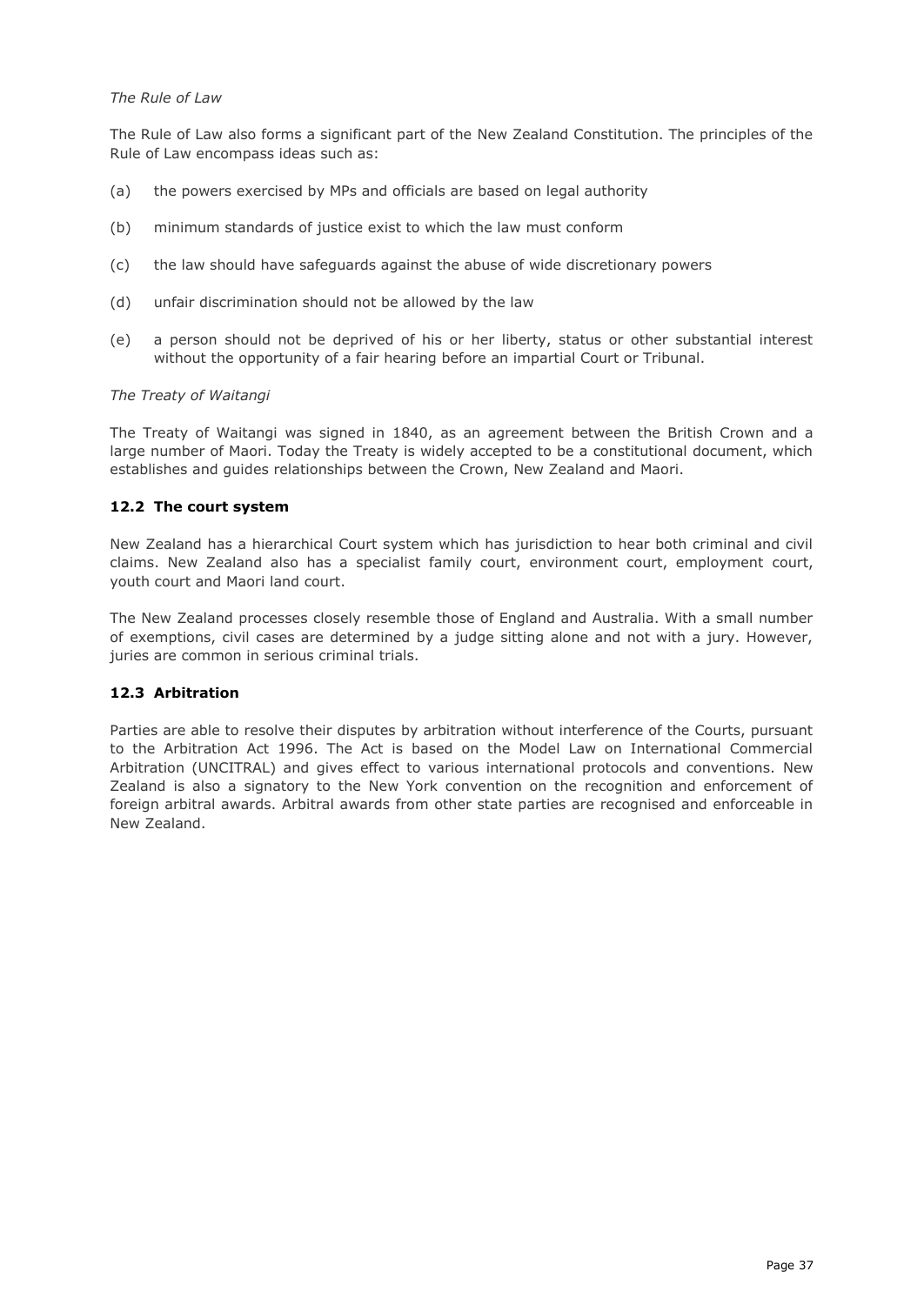# **13 USEFUL RESOURCES**

| <b>Government Agency</b>                                                    | <b>Type of information</b>                                                                                                                                                                                                                                                                 | <b>Website</b>                                      |
|-----------------------------------------------------------------------------|--------------------------------------------------------------------------------------------------------------------------------------------------------------------------------------------------------------------------------------------------------------------------------------------|-----------------------------------------------------|
| Ministry of Business, Innovation<br>and Employment                          | Broad range of information about doing business in New Zealand, as<br>well as more detailed information on specific sectors and industries<br>and Government procurement                                                                                                                   | www.mbie.govt.nz                                    |
| Parliamentary Counsel Office                                                | NZ legislation, bills and legislative instruments                                                                                                                                                                                                                                          | www.legislation.govt.nz                             |
| Companies Office                                                            | Search for, and register, information about New Zealand and overseas<br>companies. Link to registers on other entities such as limited<br>partnerships and the financial service providers register<br>(see overviews at section 1 and, for financial services regulation,<br>section 6.5) | www.companiesoffice.govt.nz/companies               |
| Overseas Investment Office                                                  | Overseas investment in New Zealand<br>(see overview at section 3 above)                                                                                                                                                                                                                    | www.linz.govt.nz/regulatory/overseas-<br>investment |
| Ministry for the Environment<br>(climate change and resource<br>management) | Environment (including climate change) and resource management<br>information (see overview at section 5 above)                                                                                                                                                                            | www.mfe.govt.nz                                     |
| <b>Environmental Protection</b><br>Authority                                | Environment (including administration of NZ's emissions trading<br>scheme) and resource management (including hazardous substance<br>regulation outside the workplace - Worksafe is responsible within the<br>workplace) (see overview at section 5 above)                                 | www.epa.govt.nz                                     |
| New Zealand Petroleum &<br>Minerals                                         | Crown minerals prospecting, exploration and mining<br>(see overview at section 5.2 above)                                                                                                                                                                                                  | www.nzpam.govt.nz                                   |